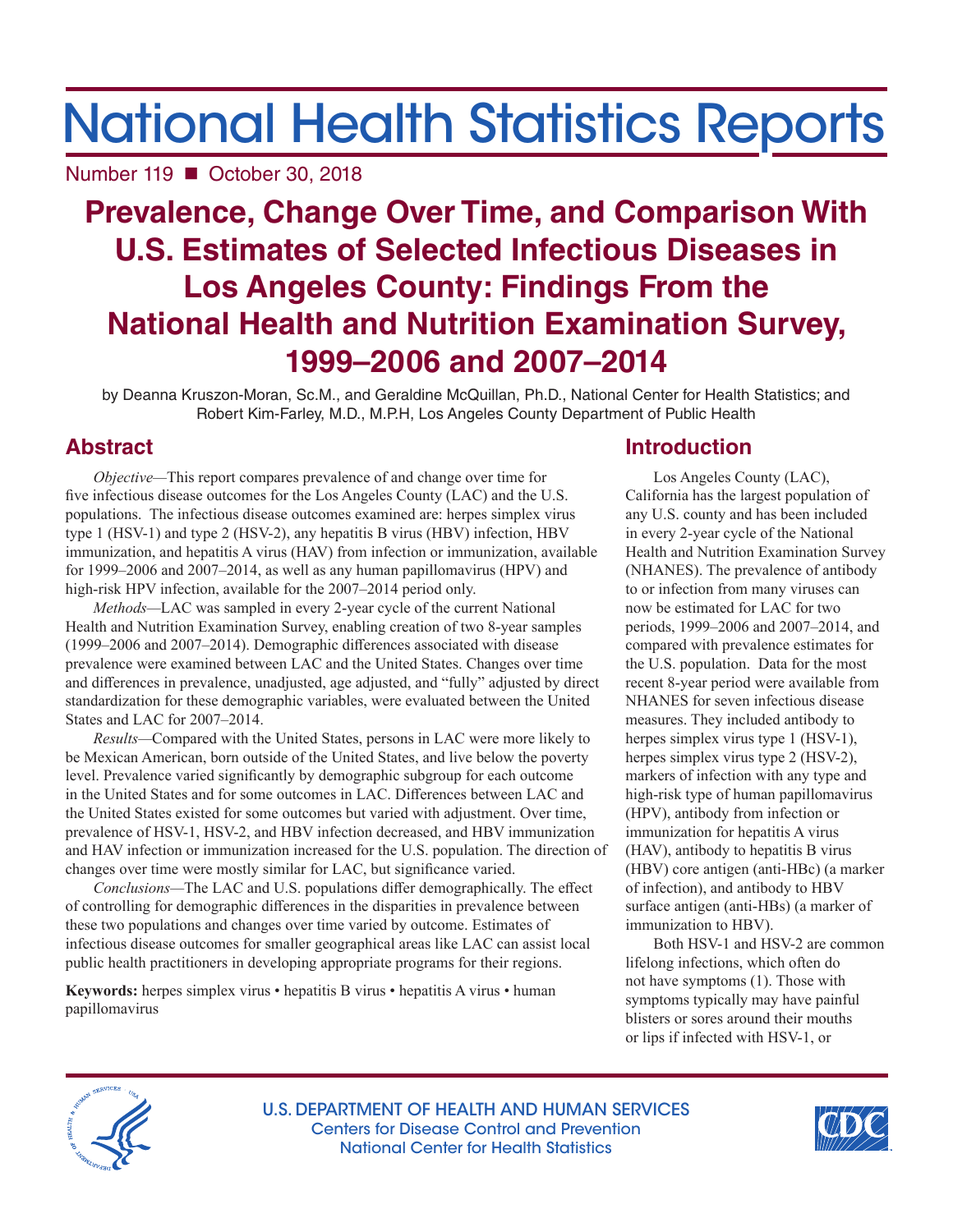genitals or anus if infected with either HSV-2 or, increasingly, HSV-1 as well. Transmission is caused by contact with the virus in lesions, mucosal surfaces, genital secretions, or oral secretions, as well as from a partner who is asymptomatic and does not know they are infected (2,3).

HPV is the most common sexually transmitted infection in the United States (4). Some HPV types can cause warts and are considered low risk. Other types are considered high risk and are the cause of cervical cancer; they have also been associated with cancer of the vagina in women, penis in men, and anus, mouth, and throat in both men and women (5).

HAV and HBV are common types of viral hepatitis. Chronic HBV infection can lead to serious health consequences, such as progressive liver disease and liver cancer. HAV is highly infectious, is transmitted via the fecal-oral route through contaminated food and water, and can cause severe disease, especially among the susceptible older population (6). HAV infections are common in countries lacking modern sanitation; in the United States, HAV infections are associated with travel to these countries, as well as foodborne outbreaks and person-to-person transmission from crowding and poor hygiene conditions, especially among persons who use drugs or are homeless (7). HAV immunization was introduced in areas with high rates of infection, including LAC starting in 1996, with universal childhood immunization initiated in 2006 for HAV, and 1991 for HBV (8,9).

This report provides both national estimates and subnational estimates for LAC on the prevalence of antibody to HSV-1 and HSV-2; any infection and high-risk infection from HPV; antibody to HAV virus from either infection or immunization; antibody to HBV core antigen, a measure of infection; and antibody to HBV surface antigen in core antibody negative persons, a measure of HBV antibodies from immunization. These estimates are provided by core demographic subgroups, including age, race and Hispanic ethnicity, sex, index for living below the poverty level, and U.S. birth status, using data from 2007 through 2014. Differences between the United States and LAC were also

examined for this time period, and changes in prevalence between 1999– 2006 and 2007–2014 (where data are available for both time periods) were examined and compared between the U.S. and LAC populations. Differences between the populations and over time were examined by comparing estimates that were unadjusted, age adjusted, or "fully" adjusted using direct standardization.

#### **Methods**

#### **NHANES survey design**

NHANES is a cross-sectional survey conducted by the National Center for Health Statistics (NCHS) that is based on a stratified, multistage probability cluster design to draw a representative sample of the civilian noninstitutionalized U.S. population. NHANES collects information on a wide variety of health measures and conditions through in-home interviews, standardized physical examinations, and collection of blood and other laboratory samples in mobile examination centers. Since 1999, data have been collected annually and released in 2-year cycles. From 1999 to 2014, a variety of demographic subgroups, including low-income white persons, non-Hispanic black persons, non-Hispanic Asian persons, and all Hispanic persons, as well as Mexican-American persons, were sampled at higher proportions to obtain more reliable and precise estimates for these subgroups. More detailed information about the NHANES survey design and sampling methods have been published elsewhere (10).

Because of the size and population density of LAC and the large Mexican-American and Hispanic population, LAC is a primary sampling unit that was selected with certainty in each 2-year NHANES cycle, and weights were calculated to match the population totals for LAC (11,12). Data were aggregated over four 2-year survey cycles grouped into two time periods (1999–2006 and 2007–2014) to provide adequate sample size for LAC.

Protocols for the overall NHANES were reviewed and approved by the

NCHS Research Ethics Review Board. Written informed consent for the original NHANES study was collected from adults, and parental permission (for those aged 0–17 years), which included assent for children aged 7–17 years, was collected from children and adolescents.

#### **Outcome variables**

This study considered all infectious disease outcome variables available from NHANES and measured on the same age subsample for each outcome for all 8 years from 2007 through 2014. Prevalence for four outcomes—hepatitis C virus (HCV) RNA positivity, HIV antibody seropositivity, urinary positivity to chlamydia, and positivity to HBV surface antigen HBsAg (an indicator of chronic or acute HBV infection)—was low, and the numbers of positives in the LAC sample were too small for detailed analyses, so they were not included in the study. Details on laboratory testing procedures for each outcome for each survey cycle are available from the NCHS website at: [https://wwwn.cdc.gov/](https://wwwn.cdc.gov/nchs/nhanes/) [nchs/nhanes/.](https://wwwn.cdc.gov/nchs/nhanes/) Included outcomes are as follows:

*HSV-1—*Serum positive to antibody to HSV-1, indicative of infection. Blood specimens were tested from those aged 14–49 for 1999 through 2014.

*HSV-2—*Serum positive to antibody to HSV-2, indicative of infection. Blood specimens were tested from those aged 14–49 for 1999 through 2014.

*Any HPV infection—*Vaginal swab sample that tested positive for 1 or more of the 37 HPV types tested for, indicative of infection. HPV types include: 6, 11, 16, 18, 26, 31, 33, 35, 39, 40, 42, 45, 51, 52, 53, 54, 55, 56, 58, 59, 61, 62, 64, 66, 67, 68, 69, 70, 71, 72, 73, 81, 82, 83, 84, 89, or IS39. Vaginal swabs were tested from females aged 14–59 for 2007 through 2014 only.

*High-risk HPV infection—*Vaginal swab sample that tested positive for 1 or more of the 14 high-risk HPV types, indicative of high-risk infection. Highrisk HPV types include: 16, 18, 31, 33, 35, 39, 45, 51, 52, 56, 58, 59, 66, or 68. Vaginal swabs were tested from females aged 14–59 for 2007 through 2014 only.

*HAV—*Serum positive to antibody to HAV, indicative of antibody from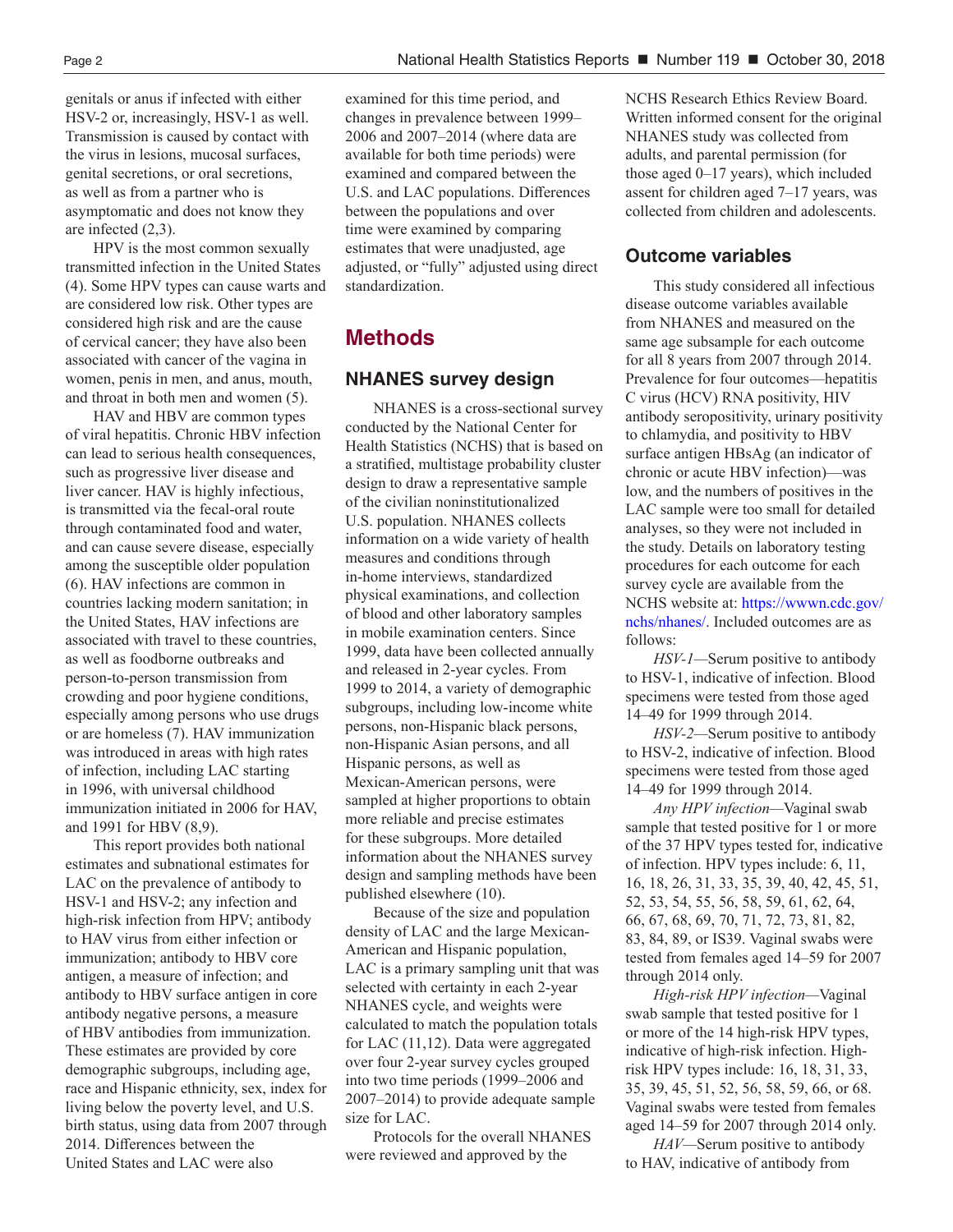immunization or natural infection. Blood specimens were tested from those aged 6 years and over for 1999 through 2014.

*HBV infection—*Serum antibody positive to HBV core antigen (anti-HBc), indicative of hepatitis B infection sometime in the past or present. Blood specimens were tested from those aged 6 years and over for 1999 through 2014.

*HBV immunization—*Serum antibody positive to HBV surface antigen (anti-HBs), without HBV core antibody (anti-HBc), indicative of antibody from HBV immunization. Blood specimens were tested from those aged 6 years and over for 1999 through 2014.

#### **Covariates**

Interview data used for this study included age in years, race and Hispanic ethnicity, poverty-index to family-income ratio, and U.S. birth status. Age was grouped according to the subpopulation tested for the different outcome variables as follows: 14–29, 30–39, and 40–49 for HSV-1 and HSV-2; 14–19, 20–29, 30–39, 40–49, and 50–59, for both HPV outcome variables; and 6–19, 20–39, 40–59, and 60 and over for all HAV and HBV outcome variables. Race and Hispanic-ethnicity subgroups were based on the respondents' self-assessment and categorized as non-Hispanic white, non-Hispanic black, Mexican American, and other including other Hispanic persons. Participants who did not self-select into these groups were classified as "other," which included individuals reporting multiple races. U.S. birth status was defined as U.S. born (born in the 50 U.S. states or the District of Columbia) or non-U.S. born (not born in the 50 states or the District of Columbia). Poverty was calculated by dividing family income by a poverty threshold specific for family size, using the U.S. Department of Health and Human Services' poverty guidelines and categorized as either living below poverty level or at or above poverty level (13). Those with data missing for U.S. birth status and poverty status were treated as missing in analyses involving each variable. More detailed information on each variable collected can be found in the NHANES documentation file (10).

#### **Weighting**

All estimates of seroprevalence were weighted using the NHANES examination weights to represent the total civilian noninstitutionalized U.S. population and to account for oversampling and nonresponse to the household interview and physical examination (14). Taylor series linearization was used for variance estimation in SUDAAN (15), using the appropriate sample weights and variance units created for the LAC files to produce subnational estimates, and the sample weights and variance units from the national file to produce national estimates (11).

#### **Statistical analysis**

Seroprevalence was calculated for the total population and by age group. Age-adjusted seroprevalence was used when comparing prevalence by demographic subgroup. Estimates were age adjusted using direct standardization with the projected U.S. Census 2000 population as the reference population, using the age groups based on the outcome mentioned above (16). Confidence intervals (CIs) were constructed using the method described in Korn and Graubard for use with small expected positive counts (17). Estimates based on fewer than five seropositive or seronegative persons were suppressed because they did not meet confidentiality criteria. Estimates with an absolute CI width greater than 30 or a relative CI width greater than 130% were considered unstable, and when presented, are designated as such and should be interpreted with caution (18). Pairwise differences in seroprevalence between subgroups were evaluated using a *t* statistic, and tests for trends across age groups were conducted using a linear orthogonal procedure, both in SUDAAN (15).

Differences between LAC and the total U.S. population in the percentage seropositive for each outcome were also evaluated for the most recent time period, 2007–2014. Estimates were again calculated for both the U.S. and LAC populations, unadjusted for any variables, age adjusted to the projected U.S. Census 2000 population, as well as fully adjusted to the 2007–2014 weighted NHANES U.S. population distribution for the five demographic variables. The five demographic variables used were those that differed between the two populations and were associated with at least one outcome in the U.S. population (age, race and Hispanic ethnicity, sex, U.S. birth status, and living below the poverty index). Each variable was grouped as described above, and included an additional subgroup for those with missing data for the poverty index variable. All adjustments used direct standardization (16). Estimates and their standard errors were output, and differences between the U.S. and LAC populations were evaluated using a univariate two-sided *t* test with a combined standard error that took into account the overlapping geographic areas and the population overlap between nested samples used in prior NCHS health reports (11,19). Age-adjusted analyses were also conducted using the 2007–2014 NHANES population as the reference population, instead of the projected 2000 census population, and results compared. There were no notable differences, so only the estimates adjusted to the 2000 census are reported.

Differences in prevalence over time were evaluated using a contrast statement comparing estimates for 1999–2006 with those for 2007–2014. This analysis was conducted for both the U.S. and LAC populations, unadjusted for any variable, and age adjusted and fully adjusted using direct standardization to the 2007–2014 NHANES U.S. population distribution for the five demographic variables previously listed. All hypothesis tests with *p* values less than 0.05 were considered statistically significant. No adjustments were made for multiple comparisons.

#### **Results**

#### **Response to testing**

There were 50,939 persons sampled in the United States for NHANES 1999–2006. A total of 41,474 (81.4% of those sampled) were interviewed and 39,352 (94.9% of those interviewed)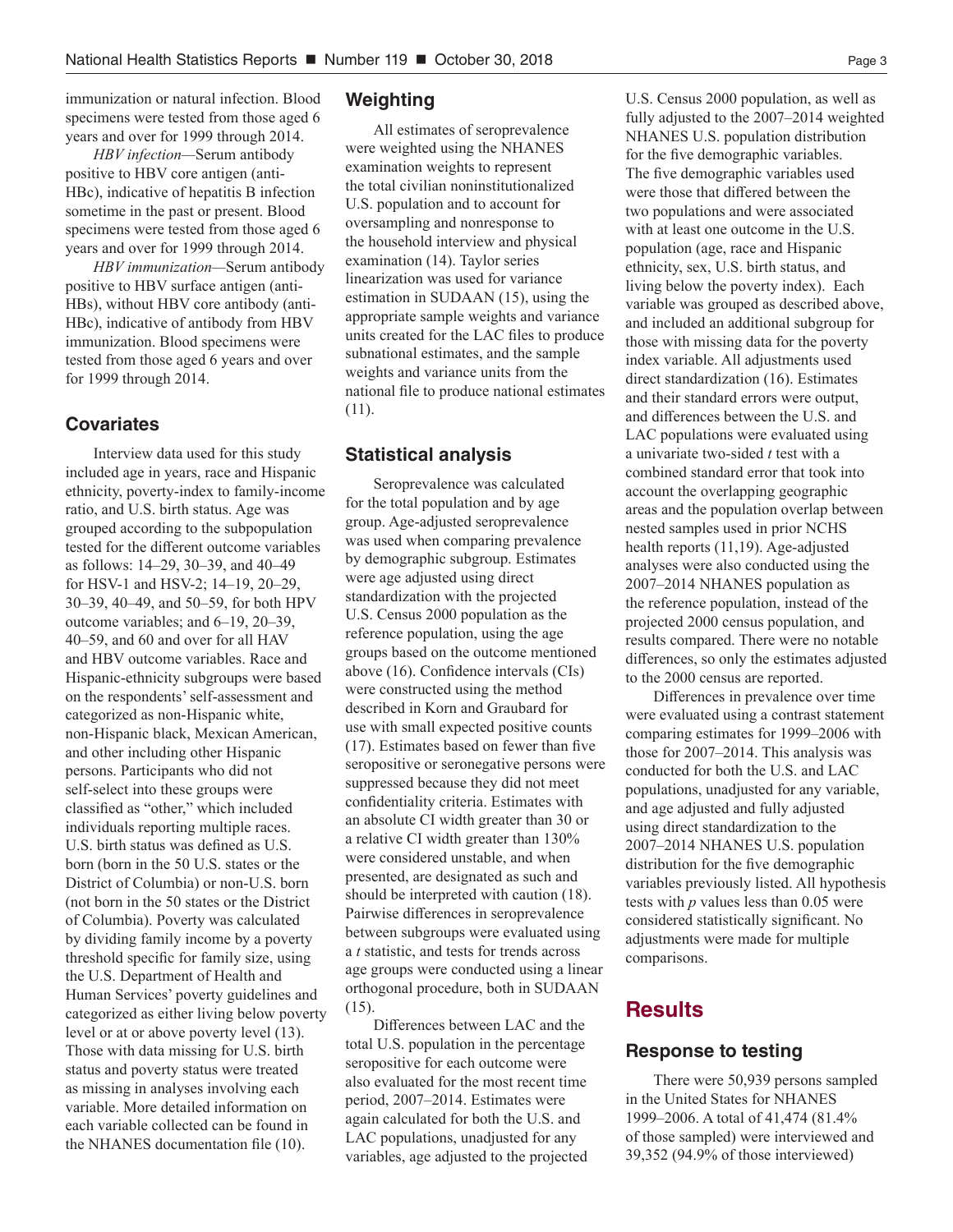were examined. Similarly, of the 53,978 persons sampled in NHANES 2007–2014, a total of 40,617 (75.2% of those sampled) were interviewed and 39,166 (96.4% of those interviewed) were examined.

In LAC, 3,051 persons were sampled during 1999–2006, 2,280 (74.7% of those sampled) were interviewed, and 2,155 (94.5% of those interviewed) were examined. For 2007–2014, 2,779 persons were sampled in LAC, 1,899 (68.3% of those sampled) were interviewed, and 1,810 (95.3% of those interviewed) were examined.

For both the U.S. and LAC samples in 1999–2006 and 2007–2014, response to testing among those examined was 91% to 92% for almost all outcomes except HAV testing (LAC sample 89%), and HPV testing among women (88% for the LAC sample and 89% for the U.S. sample) in NHANES 2007–2014. Response to testing among those examined did not drop below 80% for either time period for both the U.S. and LAC samples for any subgroup (i.e., age group, race and Hispanic ethnicity, sex, poverty index, and U.S. birth status).

#### **Population demographic characteristics**

This report compared sociodemographic characteristics (age group, sex, and race and Hispanic ethnicity) of both the weighted U.S. NHANES sample population and the weighted LAC NHANES sample population from 2007–2014 to characteristics of the LAC and U.S. Census 2010 population ([https://](https://factfinder.census.gov/faces/nav/jsf/pages/index.xhtml) [factfinder.census.gov/faces/nav/jsf/](https://factfinder.census.gov/faces/nav/jsf/pages/index.xhtml) [pages/index.xhtml\)](https://factfinder.census.gov/faces/nav/jsf/pages/index.xhtml). Differences in the sociodemographic characteristics for all ages varied by 0.3 percentage points or less for each demographic subgroup for the U.S. population and 1.5 percentage points or less for the LAC population (data not shown).

Percentages of the weighted sample population for those aged 6 years and over (the analysis sample) were compared by sociodemographic group for each time period between the United States and LAC ([Tables 1](#page-9-0) and [2\).](#page-10-0) The percentage of the population that was male compared with female did

not vary between the United States and LAC for both time periods. Similarly, the distribution by age group of both the LAC and U.S. populations did not vary in either time period, except for those aged 70 and over during 1999–2006, where the U.S. percentage was greater. There was a significantly greater percentage of persons in the LAC population who were born outside of the United States in both 1999–2006 and 2007–2014 (42.3% and 42.4%, respectively) compared with the U.S. population (13.7% and 15.5%, respectively). Similarly, there was a significantly greater percentage of the LAC population (23.2% in 1999–2006 and 23.5% in 2007–2014) living below poverty compared with the U.S. population (14.2% in 1999–2006 and 16.3% in 2007–2014).

Population composition by race and Hispanic ethnicity also varied between the U.S. and LAC populations in both time periods. For 1999–2006, a smaller percentage of the population in LAC identified as non-Hispanic white (32.8%), and a greater percentage identified as Mexican American (32.9%) or Other (26.2%), compared with the United States (non-Hispanic white: 69.0%, Mexican American: 8.4%, and Other: 10.7%). Similarly, for 2007–2014, a smaller percentage of the LAC population identified as non-Hispanic white (28.0%) or non-Hispanic black (8.6%), and a greater percentage identified as Mexican American (34.3%) or Other (29.1%) compared with the U.S. population (non-Hispanic white: 65.0%, non-Hispanic black: 12.1%, Mexican American: 9.7%, and Other: 13.2%).

#### **Univariate age-adjusted estimates**

Detailed univariate age-adjusted analyses were conducted on the more recent data (2007–2014) only. Prevalence of each outcome for both the United States and LAC overall and by each demographic cofactor—age, sex, race and Hispanic ethnicity, living below the poverty threshold, and U.S. birth status—is given in [Table 3.](#page-11-0) Patterns among each demographic cofactor were compared separately within the U.S. and LAC populations.

Overall age-adjusted prevalence of HSV-1 among those aged 14–49 was 53.7% in the United States and 67.9% in LAC for 2007–2014. In both the LAC and the U.S. populations, prevalence was greater with increasing age, greater among Mexican-American persons (77.1% United States, 80.3% LAC) compared with non-Hispanic black (60.8% United States, 56.8% LAC) and non-Hispanic white (45.6% United States, 50.7% LAC) persons, greater among those living below the poverty index (67.1% United States, 76.5% LAC) compared with those living at or above poverty (50.0% United States, 62.0% LAC), and greater among those born outside of the United States (75.4% United States, 81.1% LAC) compared with those who were U.S.-born (48.8% United States, 56.3% LAC). Higher prevalence among non-Hispanic black persons compared with non-Hispanic white persons, and among females (56.3% United States, 68.9% LAC) compared with males (51.2% United States, 67.0% LAC), reached statistical significance in the U.S. analysis only where the magnitude of the difference between males and females was 5.1 percentage points compared with 1.9 in LAC. Estimates for non-Hispanic white and non-Hispanic black persons for LAC had wide absolute CIs, which may have limited the ability to find differences.

Overall age-adjusted prevalence of HSV-2 among those aged 14–49 was 15.1% in the United States and 13.4% in LAC for 2007–2014. Prevalence in both the LAC and the U.S. populations was greater with age, and was greater among non-Hispanic black persons (38.8% United States, 40.2% LAC) than among both non-Hispanic white (11.2% United States, 12.7% LAC) and Mexican-American (12.1% United States, 11.6% LAC) persons. Prevalence was also greater among those who were U.S.-born (15.6% United States, 19.2%, LAC) than among those born outside the United States (13.0% United States, 11.7% LAC) in both the U.S. and LAC populations, but it reached statistical significance only in the much larger U.S. sample, even though the magnitude of the difference was greater in LAC (7.5 percentage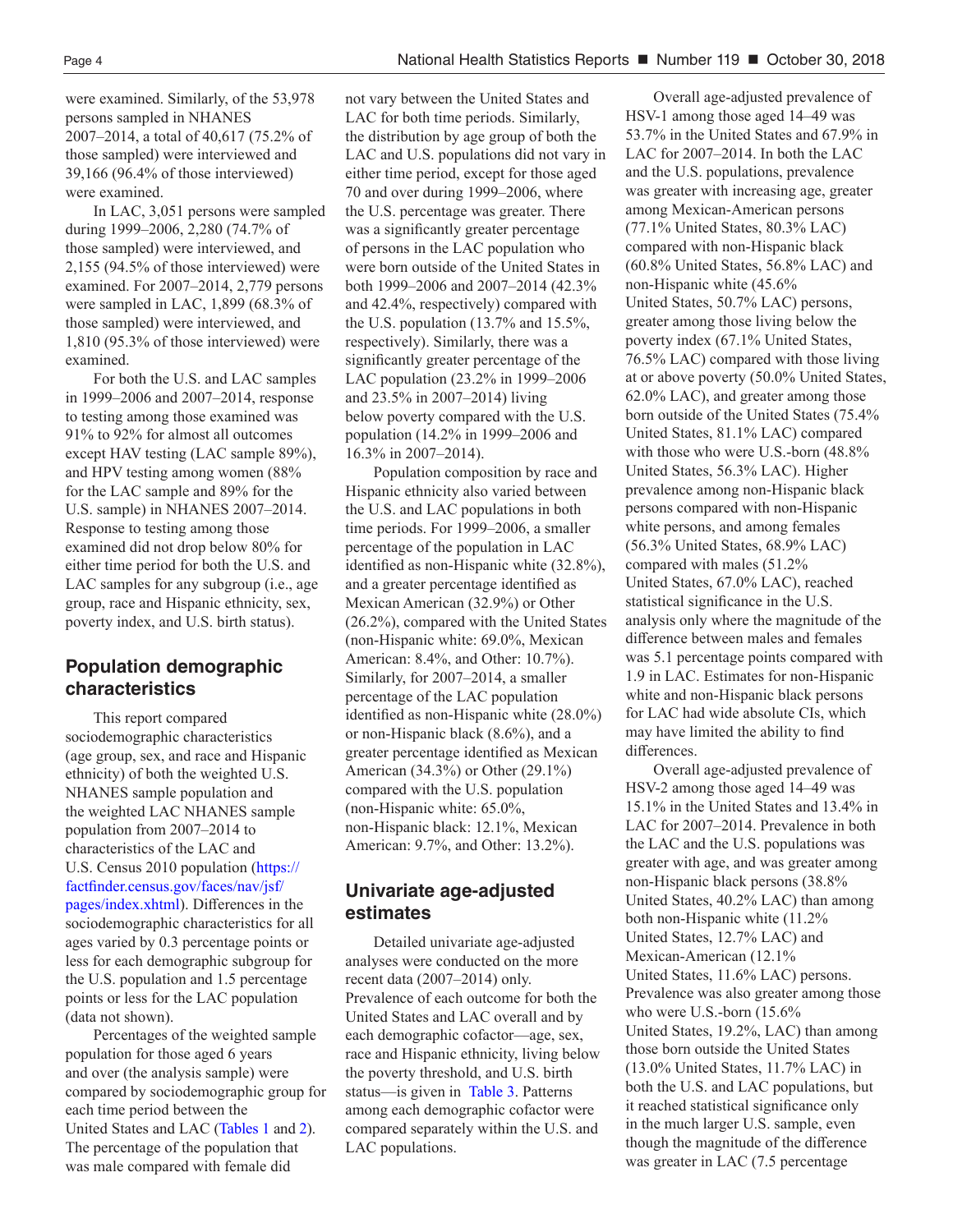points compared with 2.6 for the U.S. population). Prevalence was also greater among those living below poverty (23.0% United States, 13.4% LAC) compared with those living at or above the poverty index (13.4% United States, 13.3% LAC) for the U.S. population (9.6 percentage points); but there was no difference in prevalence for LAC (0.1 percentage point). The difference in prevalence between males (10.1% United States, 11.9% LAC) and females (19.9% United States, 15.0% LAC) in the United States (9.8 percentage points) was smaller for LAC  $(3.1)$  percentage points) and no longer reached statistical significance. Again, LAC estimates for both non-Hispanic white and non-Hispanic black persons had wide CIs and may be unstable.

Overall age-adjusted prevalence of all HPV types among females aged 14–59 was 38.8% in the United States and 42.2% in LAC for 2007–2014. Prevalence in both LAC and the United States varied by age and was highest among those aged 20–29 (53.0% United States, 51.6% LAC). Prevalence was also higher among non-Hispanic black (57.0% United States, 65.2% LAC) than Mexican-American (37.4% United States, 38.0% LAC) persons in both the LAC and U.S. populations. Differences between non-Hispanic white (48.3%) and non-Hispanic black (65.2%) persons in LAC (16.9 percentage points) were somewhat smaller than differences in the United States (35.9% non-Hispanic white, 57.0% non-Hispanic black, 21.1 percentage points). Estimates for the LAC groups were much less stable with wider CIs, which limited the ability to find differences in the LAC data. Prevalence was also greater among those born in the United States (39.8% United States, 51.2% LAC) compared with those born outside the United States (34.8% United States, 36.1% LAC) in both populations. Those living below poverty (50.5% United States, 47.0% LAC) were more likely to be HPV-positive than those living at or above poverty (36.2% United States, 41.7% LAC) in both the United States and LAC, but the difference was greater and reached statistical significance only among the U.S. population (14.3 percentage points for the United States and 5.3 for LAC).

Overall age-adjusted prevalence of HPV high-risk infection among females aged 14–59 was 21.1% in the United States and 18.0% in LAC. Again, prevalence of infection varied by age and was greatest among those aged 20–29 (35.0% United States, 37.0% LAC). Most estimates by age group for LAC were very unstable with wide CIs and should be interpreted cautiously. Prevalence was greater among non-Hispanic black persons (30.9% United States, 41.9%, LAC) than among both non-Hispanic white (19.6% United States, 22.6% LAC) and Mexican-American (20.6% United States, 18.7% LAC) persons in the United States, but only the difference between non-Hispanic black and Mexican-American persons reached statistical significance for LAC. The differences between race and Hispanic-ethnicity subgroups were greater in LAC, but smaller sample size, wider CIs, and unstable estimates for both the non-Hispanic white and non-Hispanic black subgroups limited the ability to find a difference in the LAC analysis. Prevalence was greater among those born in the United States (21.8% United States, 22.9% LAC) compared with those born outside the United States (18.4% United States, 10.9% LAC) for both the LAC and U.S. populations. Those living below poverty were again more likely to be positive (29.4% United States, 25.8% LAC) than those living at or above poverty (19.2% United States, 17.1% LAC) in both LAC and the United States; and although the two differences were similar (10.2 percentage points in the United States and 8.7 for LAC), they reached statistical significance only among those in the larger U.S. population.

Overall age-adjusted prevalence of antibody to HAV from infection or immunization among those aged 6 years and over was 38.5% in the United States and 69.8% in LAC for 2007–2014. Prevalence varied with age and was highest among those aged 6–19 years (52.9% United States, 90.3% LAC). In LAC, prevalence among females (38.5% United States, 73.1% LAC) was greater than among males (38.5% United States, 66.6% LAC), but prevalence did not vary by sex in the U.S. population. Prevalence of antibody to HAV was greatest among

Mexican-American persons (80.2% United States, 86.0% LAC) compared with both non-Hispanic black (41.9% United States, 52.9% LAC) and non-Hispanic white (26.7% United States, 47.8% LAC) persons in both LAC and the United States. In the U.S. population, prevalence was also higher among non-Hispanic black persons than non-Hispanic white persons. Prevalence was also higher among those born outside the United States (76.4% United States, 83.9% LAC) compared with those who were U.S.-born (30.7% United States, 49.5% LAC), and higher among those living below the poverty threshold (50.1% United States, 83.0% LAC) compared with those living at or above the poverty threshold (35.8% United States, 63.7% LAC) for both the LAC and U.S. populations.

Overall age-adjusted prevalence of ever infected with HBV (positive for HBV core antibody) among those aged 6 years and over was 3.7% in the United States and 9.1% in LAC for 2007–2014. Differences by U.S. birth status (greater among those born outside the United States [10.2% United States, 12.4% LAC] than those who were U.S.-born [2.5% United States, 5.6% LAC]) were the same for both the U.S. and LAC populations. However, there was no significant variability in the LAC population by sex (8.9% for males and 9.3% for females), poverty (6.9% below poverty and 9.7% at or above), or race and Hispanic ethnicity (5.1% among non-Hispanic white, 6.3% among non-Hispanic black, and 3.7% among Mexican-American persons). Prevalence in the United States increased with age, was higher among males (4.2%) than females (3.3%), was greater among non-Hispanic black (8.8%) than both non-Hispanic white (1.9%) and Mexican-American (2.2% United States) persons, and was greater among those living below the poverty threshold (6.3%) compared with those living at or above the poverty threshold (3.3%). As noted previously, estimates for LAC for both non-Hispanic black and non-Hispanic white persons were unstable and should be interpreted cautiously. LAC estimates for the youngest age groups (6–19 and 20–39) were not reported because the estimates did not meet NCHS standards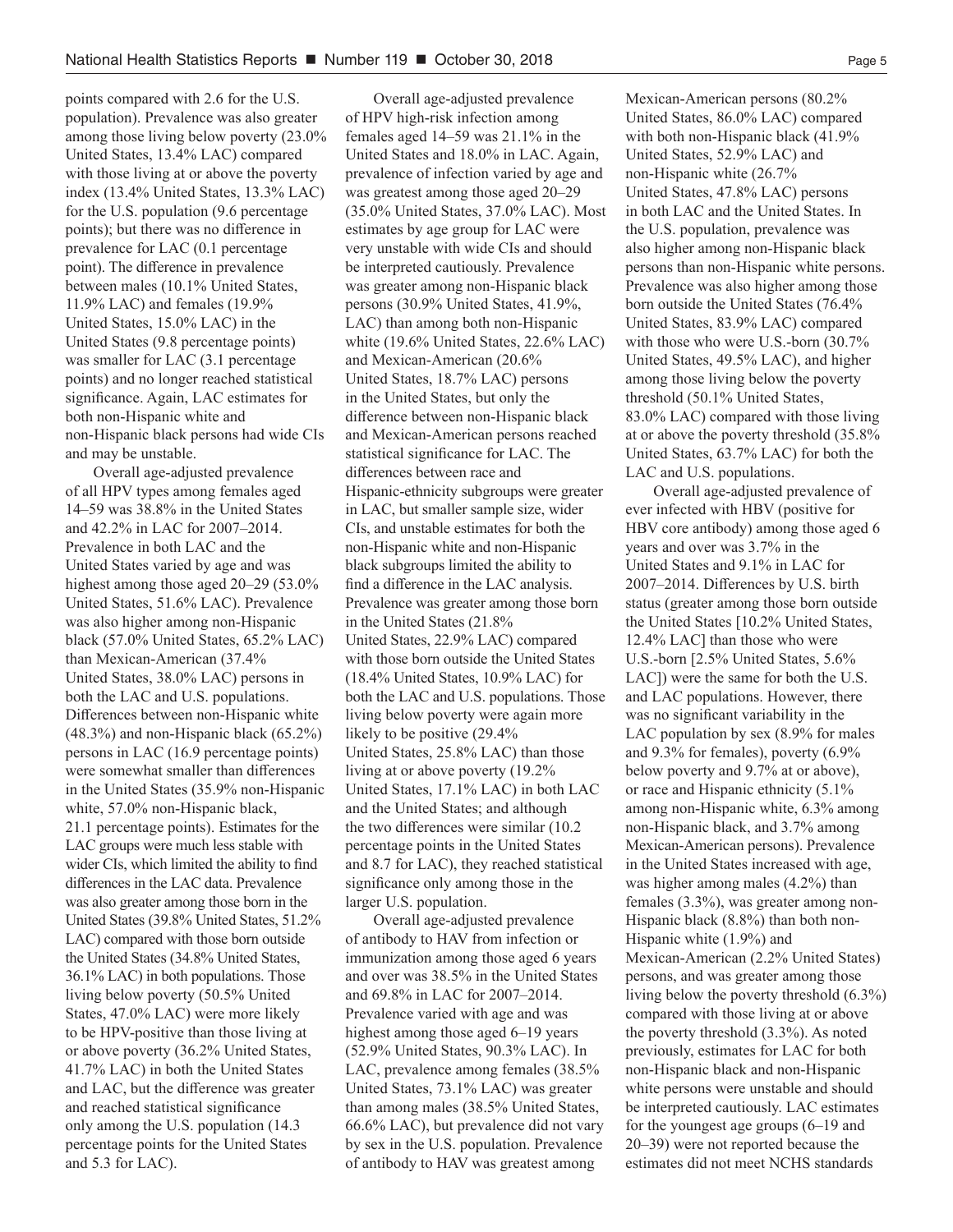for confidentiality or reportability (20).

Overall age-adjusted prevalence of antibody from HBV immunization among those aged 6 years and over was 25.9% in the United States and 28.0% in LAC for 2007–2014. In both LAC and the United States, prevalence declined with age, and was lower among Mexican-American persons (20.4% United States, 23.8% LAC) than among both non-Hispanic black (26.5% United States, 33.6% LAC) and non-Hispanic white (26.0% United States, 35.9% LAC) persons. In the LAC population, prevalence was greater among those who were U.S.-born (32.5%) compared with those born outside the United States (25.3%). In contrast, in the U.S. population, prevalence was greater among those born outside of the United States (28.1%) compared with those who were U.S.-born (26.2%). Differences by sex (28.5% among females and 23.2% among males) and poverty (26.4% for those at or above poverty compared with 23.7% for those below poverty) were statistically significant in the U.S. population but not in LAC (29.8% among females and 26.1% among males; 29.3% for those at or above poverty compared with 26.8% for those below poverty).

#### **Differences between LAC and the United States for 2007–2014**

Estimates for 2007–2014, unadjusted, age adjusted, and fully adjusted for all demographic factors, were compared to examine the differences in prevalence between the United States and LAC for each outcome. Most results from the unadjusted and age-adjusted analyses were similar, but several results from the fully adjusted analyses differed ([Table 4\).](#page-14-0) The prevalence of HSV-1 was significantly higher in LAC (unadjusted 65.9%, age adjusted 67.9%) compared with the United States (unadjusted 53.3%, age adjusted 53.7%) in both the unadjusted and age-adjusted analyses. However, after adjustment for the other demographic factors in the fully adjusted analysis, prevalence was lower in LAC (51.1%) compared with the United States (53.1%), although this difference did not

reach statistical significance.

In contrast with HSV-1, prevalence of HSV-2 was lower in LAC compared with the United States in the unadjusted and age-adjusted analyses (unadjusted: 12.5% for LAC and 14.8% for the United States; age adjusted: 13.4% for LAC and 15.1% for the United States), but it was higher in LAC (15.2%) compared with the United States (14.8%) once adjustment was made for the five demographic variables. None of these differences in HSV-2 prevalence reached statistical significance.

Prevalence of any HPV was consistently higher in LAC than the United States (unadjusted estimate: 43.1% and 38.8%, respectively; age-adjusted estimate: 42.2% and 38.8%, respectively); however, the difference between the two estimates reached statistical significance only when fully adjusted (52.3% and 38.8%, respectively). In contrast, the prevalence of high-risk HPV in LAC compared with the United States was lower in the unadjusted (19.3% for LAC and 21.0% for the United States) and age-adjusted (18.0% for LAC and 21.1% for the United States) analyses, but higher in the fully adjusted (22.0% for LAC and 21.1% for the United States) analyses; however, differences were small and did not reach statistical significance.

 Prevalence of HAV antibody from infection or immunization was significantly greater in LAC compared with the United States in all analyses (unadjusted estimate: 69.2% for LAC and 38.1% for the United States; age-adjusted estimate: 69.8% for LAC and 38.5% for the United States), even after adjustment for population demographic differences (51.8% for LAC and 38.5% for the United States).

Similarly, prevalence of HBV core antibody, an indicator of ever being infected with HBV, was significantly higher in LAC than the United States in both the unadjusted and age-adjusted analyses (unadjusted estimate: 9.2% and 4.0%; age-adjusted estimate: 9.1% and 3.7%, respectively). However, after adjustment for the five demographic factors, the difference was smaller and no longer reached statistical significance  $(5.2\% \text{ and } 3.9\%, \text{ respectively}, p = 0.060).$ 

Unadjusted prevalence of surface

antibody to HBV alone, an indicator of HBV immunization, was significantly greater in LAC than the United States (unadjusted estimate: 27.7% and 24.5%, respectively). The differences between these two populations were even greater after adjustment for the five demographic factors in the fully adjusted analysis (31.5% and 24.9%, respectively). Age-adjusted differences were smaller and did not reach statistical significance (28.0% and 25.9%, respectively).

#### **Change over time (1999–2006 compared with 2007–2014)**

To compare the change over time in the United States and LAC in the prevalence of each outcome, this report examined unadjusted, age-adjusted, and fully adjusted estimates, controlling for all five demographic cofactors (age, race and Hispanic ethnicity, sex, birth outside the United States, and living below the poverty index) for each time period (1999–2006 and 2007–2014), for five out of seven outcomes [\(Table 5\)](#page-15-0). Data were not available for prevalence of any HPV or high-risk HPV for 1999–2006, so this report was unable to examine changes over time for those two outcomes.

 Prevalence of HSV-1 decreased significantly from 1999–2006 to 2007–2014 in the United States in the unadjusted, age-adjusted, and fully adjusted analyses (decrease of 3.5, 3.1, and 4.7 percentage points, respectively). In contrast, prevalence of HSV-1 increased (1.3, 3.4, and 3.0 percentage points, respectively) over the same time period in LAC in all three analyses. The change over time in LAC did not reach statistical significance, possibly due to the smaller sample size and greater variability in the LAC estimates. However, it appears that the direction of change over time in LAC may differ from the United States.

Prevalence of HSV-2 decreased significantly over time from 1999–2006 to 2007–2014 in the unadjusted, age-adjusted, and fully adjusted analyses for the U.S. population (2.2, 1.8, and 2.0 percentage points, respectively). Similarly, prevalence decreased (7.8, 7.3, and 1.4 percentage points, respectively) over time in LAC. The magnitude of change was larger in LAC than the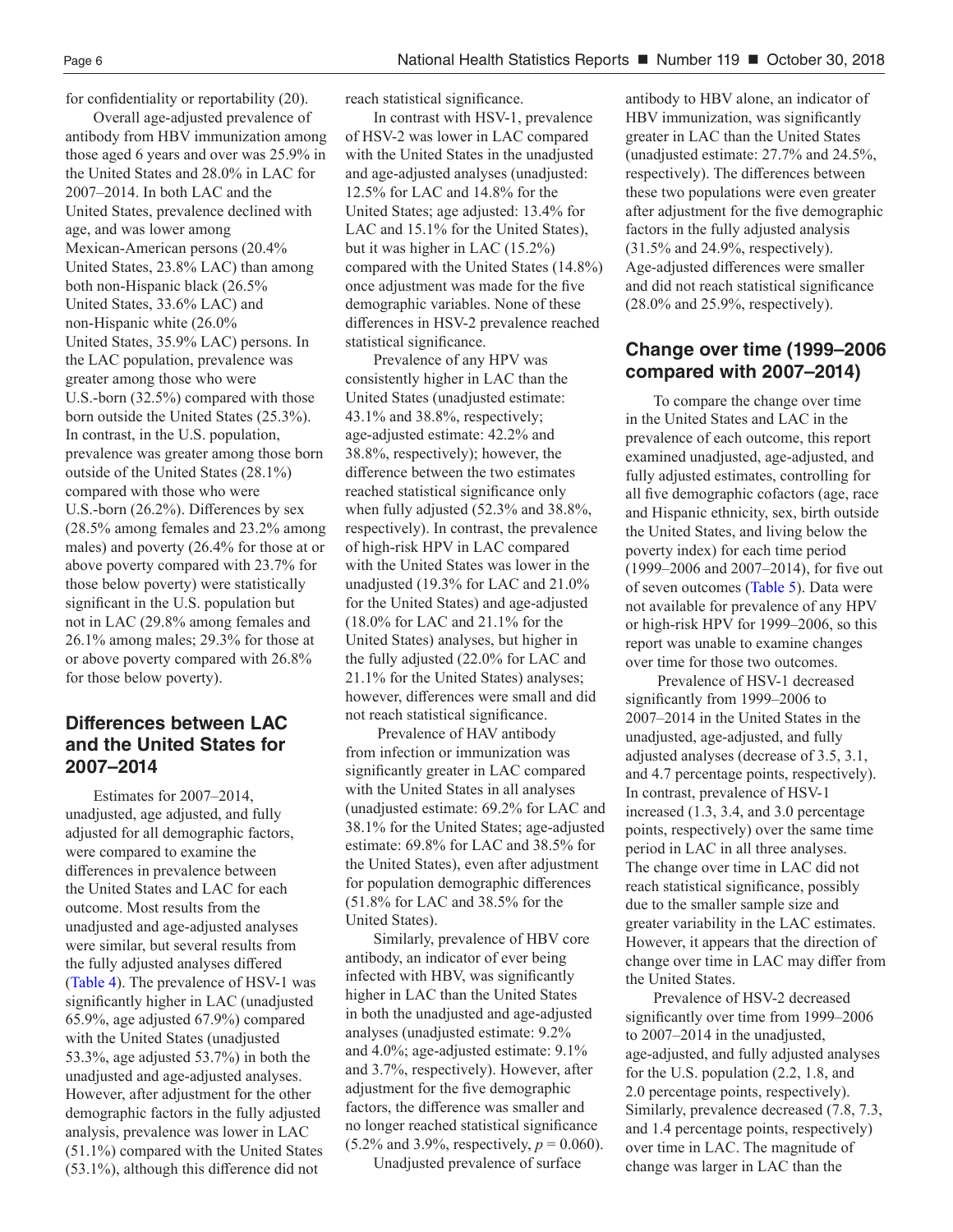United States for both the unadjusted and age-adjusted analyses but reached statistical significance only in the age-adjusted analysis.

Prevalence of antibody to HAV due to immunization or infection increased significantly in the United States in the unadjusted and age-adjusted analyses (3.2 and 3.8 percentage points, respectively). After adjustment for the demographic factors strongly associated with HAV antibody prevalence (age, race and Hispanic ethnicity, living below poverty, and birth outside the United States), this change over time was no longer statistically significant (increase of 1.0 percentage points). Prevalence also increased over time in LAC in the unadjusted (3.7 points) and age-adjusted (3.3 points) analyses. This change did not reach statistical significance in the analysis of the smaller LAC sample. Of note, the fully adjusted analyses for LAC showed a decrease in prevalence of HAV from infection or immunization over time that was similar in magnitude (4.2 percentage points); however, the difference did not reach statistical significance.

Prevalence of HBV core antibody (a marker for ever being infected) decreased significantly (0.8, 1.0, and 1.5 percentage points, respectively) over time in the United States in all three analyses. Prevalence over time decreased in LAC only after adjustment for age (0.1 percentage points) or for all demographic cofactors in the fully adjusted model (0.5 percentage points), but the magnitude of change was smaller and did not reach statistical significance for any of the analyses.

Prevalence of HBV surface antibody alone, without core antibody, a marker of HBV immunization, increased significantly over time in the United States in all three analyses (2.3, 2.9, and 3.0 percentage points, respectively). Similarly, prevalence increased over time for LAC. Although the magnitude of the difference was greater in LAC in all three comparisons, it only reached statistical significance in the age-adjusted (5.1 percentage points) and fully adjusted (9.9 percentage points) analyses.

#### **Discussion and Conclusions**

This report examined the prevalence and changes over time of seven selected infectious disease outcomes in LAC, with comparisons to the U.S. population based on data from the 1999–2006 and 2007– 2014 NHANES. Such studies are helpful to the LAC Department of Public Health and others who monitor the public's health in LAC, and provide useful comparisons with national data that would otherwise not be easily obtained were it not for NHANES. The inclusion of LAC in every NHANES survey cycle provides a unique opportunity for this type of study even though, for some of the attempted analyses, the smaller sample size in LAC, especially within demographic subgroups, precluded some analyses from reaching display standards for disclosure, statistical stability, or significance.

One example of the public health utility of the NHANES data is the LAC-specific information for the age-adjusted prevalence of antibody to HAV from infection or immunization for those aged 6 years and over. The higher age-adjusted prevalence of HAV antibody in LAC (69.8%) compared with the United States (38.5%) may be a result of increased immunization in LAC. This higher adjusted prevalence, together with targeted vaccination of homeless persons and men who have sex with men, may have been a factor for the recent outbreaks of HAV in LAC not reaching higher numbers of persons  $(7,21)$ .

Some of the statistically significant differences noted in the results of prevalence in the selected infectious disease outcomes were due to the significant demographic differences between the LAC and U.S. populations, including that persons in LAC were more likely to be Mexican American, born outside of the United States, and live below poverty. Significant differences between LAC and the United States in the unadjusted analyses for indicators of HSV-1 and HBV infection were no longer significant when examining the fully adjusted estimates controlling for these demographic cofactors. Prevalence was higher among Mexican-American persons, those living below poverty, and

those born outside the United States in this analysis and in previous studies for HSV-1 (22), and was higher among those born outside the United States for HBV infection (23). Direct standardization of LAC estimates to the U.S. 2007–2014 population distribution decreased the prevalence for LAC, resulting in smaller differences in prevalence that were no longer statistically significant.

No real difference was seen in prevalence of high-risk HPV between LAC and the United States, however, prevalence of any HPV infection was greater in LAC after adjustment for the demographic difference between the two populations. Prevalence of any HPV was higher among those who were U.S.-born compared with those born outside the United States, and higher among non-Hispanic black persons compared with Mexican-American persons. These differences by race and Hispanic ethnicity were similar to those seen by McQuillan et al. (24). The population distribution of both subgroups (non-Hispanic black and U.S.-born) was lower in LAC compared with the United States, therefore, adjustment to the U.S. 2007–2014 population using direct standardization increased prevalence for LAC compared with the unadjusted estimate. Other differences between LAC and the United States, such as antibody for HAV from infection or immunization and HBV surface antibody, an indicator of immunization, remained even after adjustment for the demographic differences between the two populations.

Another example of the public health utility of the LAC-specific NHANES data is the information on the statistically significant increases over time in both the LAC and U.S. populations in the prevalence of HBV surface antibody, an indicator of HBV immunization, and the simultaneous decrease in the prevalence of HBV core antibody, an indicator of ever being infected (although statistically significant only for the U.S. population). Similar changes over time were found by Roberts et al. when comparing unadjusted prevalence for the United States from NHANES for 1999–2006 to 2007–2012 (23). These data, along with immunization records, provide public health officials with an indication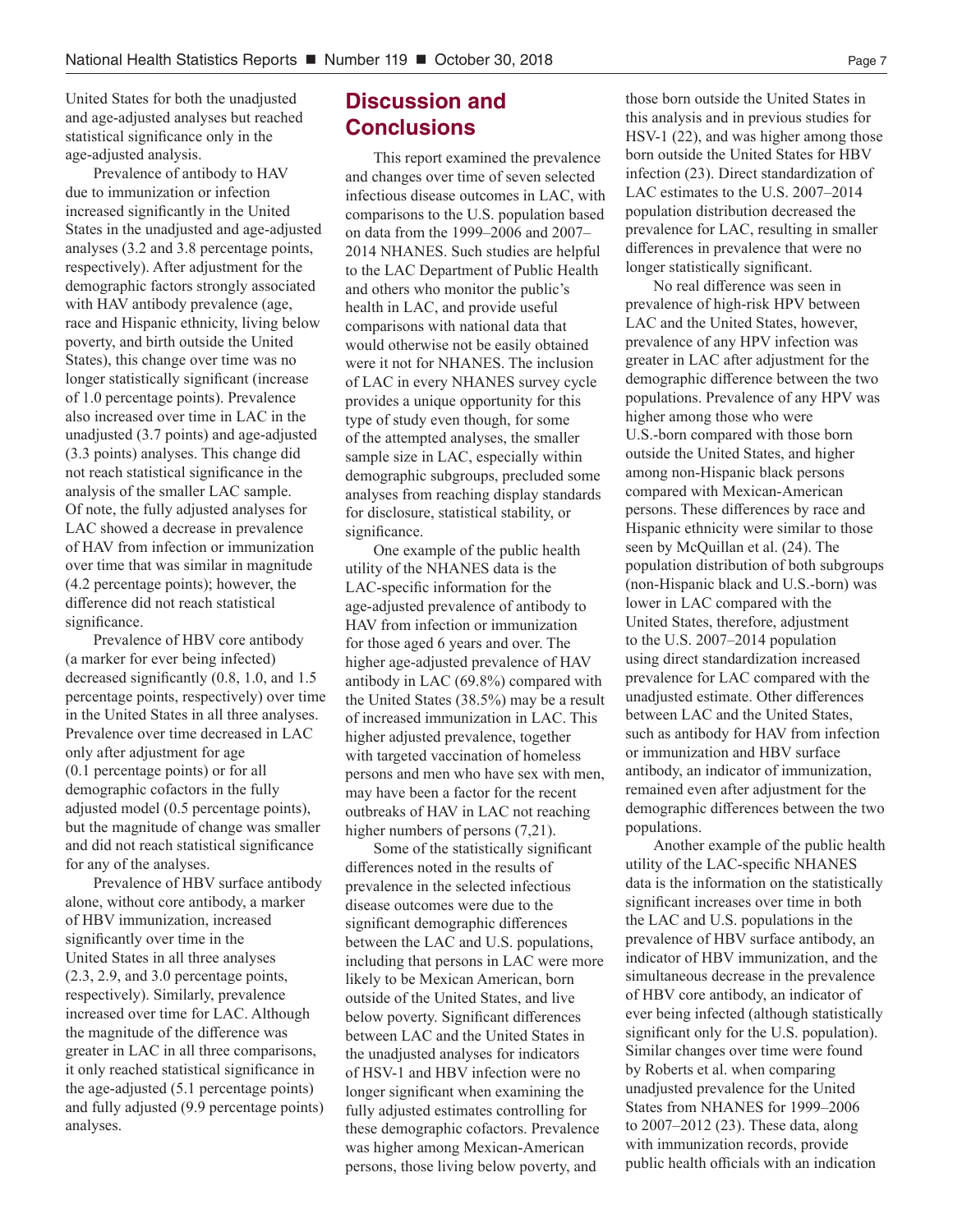that vaccination is continuing to have an impact on reducing the number of persons susceptible to HBV infection.

A significant decrease in the age-adjusted prevalence of antibody to both HSV-1 and HSV-2 over the two time periods in the U.S. population, seen in this analysis, is similar to previously published NHANES data that showed a linear decreasing trend in the United States using 2-year cycles from 1999–2000 to 2015–2016 for both outcomes (25). Decreases over time similar or larger in magnitude for HSV-2 were also found for LAC, however, these changes reached statistical significance only for the age-adjusted analysis.

There are several limitations to this analysis. First, NHANES samples only the noninstitutionalized population of the United States and does not include homeless or incarcerated persons who may be at higher risk for many of the outcomes analyzed. Second, oversampling of the non-Hispanic Asian population did not begin until 2011–2012, therefore, it was not possible to create estimates for or examine the effects of the population distribution for that subgroup within LAC. Third, even though it is possible to create estimates for LAC, many of the estimates when stratified by subgroup were unstable and differences difficult to examine because of the much smaller sample size and corresponding limited statistical power to find significant differences in the LAC population. As noted in [Table 3](#page-11-0), several differences by demographic subgroup for LAC should be interpreted with caution. Outcomes with lower prevalence (HIV and HCV, among others) had such low prevalence that many estimates were not reliable and were not presented here. Fourth, analyses for differences over time were limited to comparing two time periods: 1999–2006 and 2007–2014. No additional analyses within these time periods could be conducted for LAC.

In conclusion, the NHANES survey data, especially now that a sufficient number of survey cycles has been completed so trends over time can be analyzed, are a valuable source of information for the LAC Department of Public Health for "keeping its fingers on the pulse" of the public's health in the county, and for comparing selected

health indicators in LAC with those of the country.

#### **References**

- 1. Tronstein E, Johnston C, Huang ML, Selke S, Magaret A, Warren T, et al. Genital shedding of herpes simplex virus among symptomatic and asymptomatic persons with HSV-2 infection. JAMA 305(14):1441–9. 2011.
- 2. Ryder N, Jin F, McNulty AM, Grulich AE, Donovan B. Increasing role of herpes simplex virus type 1 in first-episode anogenital herpes in heterosexual women and younger men who have sex with men, 1992–2006. Sex Transm Infect 85(6):416– 9. 2009.
- 3. Bernstein DI, Bellamy AR, Hook EW 3rd, Levin MJ, Wald A, Ewell MG, et al. Epidemiology, clinical presentation, and antibody response to primary infection with herpes simplex virus type 1 and type 2 in young women. Clin Infect Dis 56(3):344–51. 2013.
- 4. Satterwhite CL, Torrone E, Meites E, Dunne EF, Mahajan R, Ocfemia MC, et al. Sexually transmitted infections among US women and men: Prevalence and incidence estimates, 2008. Sex Transm Dis 40(3):187–93. 2013.
- 5. Viens LJ, Henley SJ, Watson M, Markowitz LE, Thomas CC, Thompson TD, et al. Human papillomavirusassociated cancers—United States, 2008–2012. MMWR Morb Mortal Wkly Rep 65(26):661–6. 2016.
- 6. World Health Organization. Hepatitis A fact sheet. 2017. Available from[:]( http://www.who.int/news-room/fact-sheets/detail/hepatitis-a) [http://www.who.int/news-room/fact](http://www.who.int/news-room/fact-sheets/detail/hepatitis-a)[sheets/detail/hepatitis-a]( http://www.who.int/news-room/fact-sheets/detail/hepatitis-a).
- 7. Centers for Disease Control and Prevention. 2017—Outbreaks of hepatitis A in multiple states among people who use drugs and/or people who are homeless. Available from: https://www. cdc.gov/hepatitis/outbreaks/2017March-HepatitisA.htm.
- 8. Advisory Committee on Immunization Practices (ACIP), Fiore AE, Wasley A, Bell BP. Prevention of hepatitis A through active or passive immunization: Recommendations of the Advisory Committee on Immunization Practices (ACIP). MMWR Recomm Rep 55(RR– 7):1–23. 2006.
- 9. Mast EE, Margolis HS, Fiore AE, Brink EW, Goldstein ST, Wang SA, et al. A comprehensive immunization strategy to eliminate transmission of hepatitis B virus infection in the United States: Recommendations of the Advisory

Committee on Immunization Practices (ACIP) part 1: Immunization of infants, children, and adolescents. MMWR Recomm Rep 54(RR–16):1–33. 2005.

- 10. National Center for Health Statistics. National Health and Nutrition Examination Survey: Questionnaires, datasets, and related documentation. Continuous NHANES. Available from: https://wwwn.cdc.gov/nchs/nhanes/ Default.aspx.
- 11. Parker JD, Kruszon-Moran D, Mohadjer LK, Dohrmann SM, Van de Kerckhove W, Clark J, Burt VL. National Health and Nutrition Examination Survey: California and Los Angeles County, estimation methods and analytic considerations, 1999–2006 and 2007–2014. National Center for Health Statistics. Vital Health Stat 2(173). 2017.
- 12. Porter KS, Curtin LR, Carroll MD, Li X, Mohadjer L, Shih M, et al. Health of adults in Los Angeles County: Findings from the National Health and Nutrition Examination Survey, 1999–2004. National Health Statistics Reports; no 42. Hyattsville MD: National Center for Health Statistics. 2011.
- 13. U.S. Department of Health and Human Services. Poverty guidelines. Available from: https://aspe.hhs.gov/povertyguidelines.
- 14. Johnson CL, Paulose-Ram R, Ogden CL, Carroll MD, Kruszon-Moran D, Dohrmann SM, Curtin LR. National Health and Nutrition Examination Survey: Analytic guidelines, 1999–2010. National Center for Health Statistics. Vital Health Stat 2(161). 2013.
- 15. RTI International. SUDAAN (Release 11.0) [computer software]. 2012.
- 16. Klein RJ, Schoenborn CA. Age adjustment using the 2000 projected U.S. population. Healthy People Statistical Notes, no 20. Hyattsville, MD: National Center for Health Statistics. 2001.
- 17. Korn EL, Graubard BI. Confidence intervals for proportions with small expected number of positive counts estimated from survey data. Surv Methodol 24:193–201.1998.
- 18. Parker JD, Talih M, Malec DJ, Beresovsky V, Carroll M, Gonzalez Jr JF, et al. National Center for Health Statistics Data Presentation Standards for Proportions. National Center for Health Statistics. Vital Health Stat 2(175). 2017.
- 19. Kish L. Special selection techniques. In: Survey sampling. New York, NY: John Wiley & Sons, Inc. 1995.
- 20. National Center for Health Statistics, Research Data Center. Disclosure manual. Preventing disclosure: Rules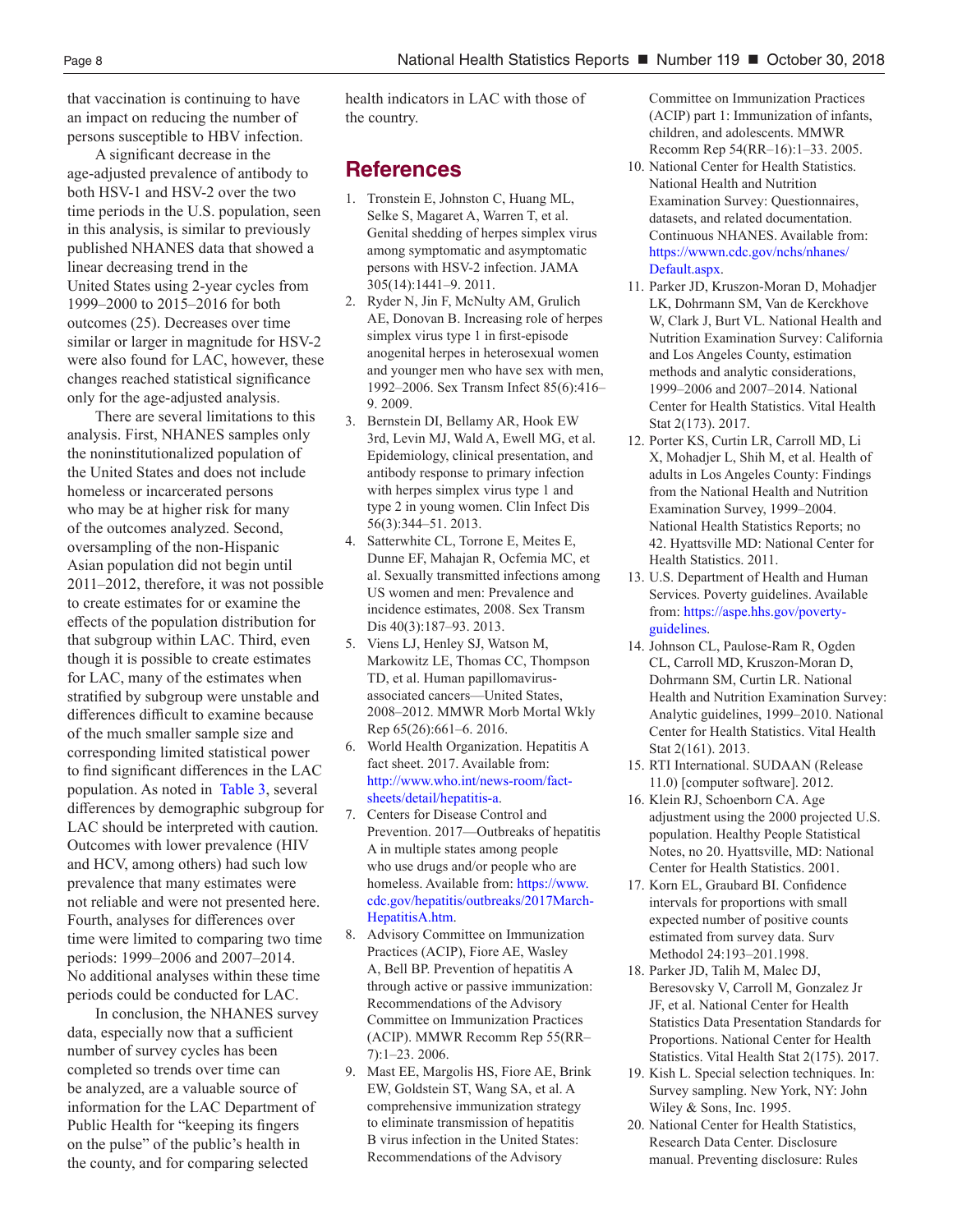for researchers. 2012. Available from: https://www.cdc.gov/rdc/data/b4/ disclosuremanual.pdf.

- 21. Los Angeles County Department of Public Health. LAC DPH health update: Need for continued vigilance for hepatitis A infection and vaccination for high risk groups. 2018. Available from: [http://publichealth.lacounty.](http://publichealth.lacounty.gov/eprp/Health%20Alerts/HAV%20outbreak%20update%203.15.18%20final.pdf) [gov/eprp/Health%20Alerts/HAV%20](http://publichealth.lacounty.gov/eprp/Health%20Alerts/HAV%20outbreak%20update%203.15.18%20final.pdf) [outbreak%20update%203.15.18%20](http://publichealth.lacounty.gov/eprp/Health%20Alerts/HAV%20outbreak%20update%203.15.18%20final.pdf) [final.pdf](http://publichealth.lacounty.gov/eprp/Health%20Alerts/HAV%20outbreak%20update%203.15.18%20final.pdf).
- 22. Bradley H, Markowitz LE, Gibson T, McQuillan GM. Seroprevalence of herpes simplex virus types 1 and 2— United States, 1999–2010. J Infect Dis 209(3):325–33. 2014.
- 23. Roberts H, Kruszon-Moran D, Ly KN, Hughes E, Iqbal K, Jiles RB, Holmberg SD. Prevalence of chronic hepatitis B virus (HBV) infection in U.S. households: National Health and Nutrition Examination Survey (NHANES), 1988–2012. Hepatology 63(2):388–97. 2016.
- 24. McQuillan G, Kruszon-Moran D, Markowitz LE, Unger ER, Paulose-Ram R. Prevalence of HPV in adults aged 18–69: United States, 2011–2014. NCHS Data Brief, no 280. Hyattsville, MD: National Center for Health Statistics. 2017.
- 25. McQuillan G, Kruszon-Moran D, Flagg EW, Paulose-Ram R. Prevalence of herpes simplex virus type 1 and type 2 in persons aged 14–49: United States, 2015–2016. NCHS Data Brief, no 304. Hyattsville, MD: National Center for Health Statistics. 2018.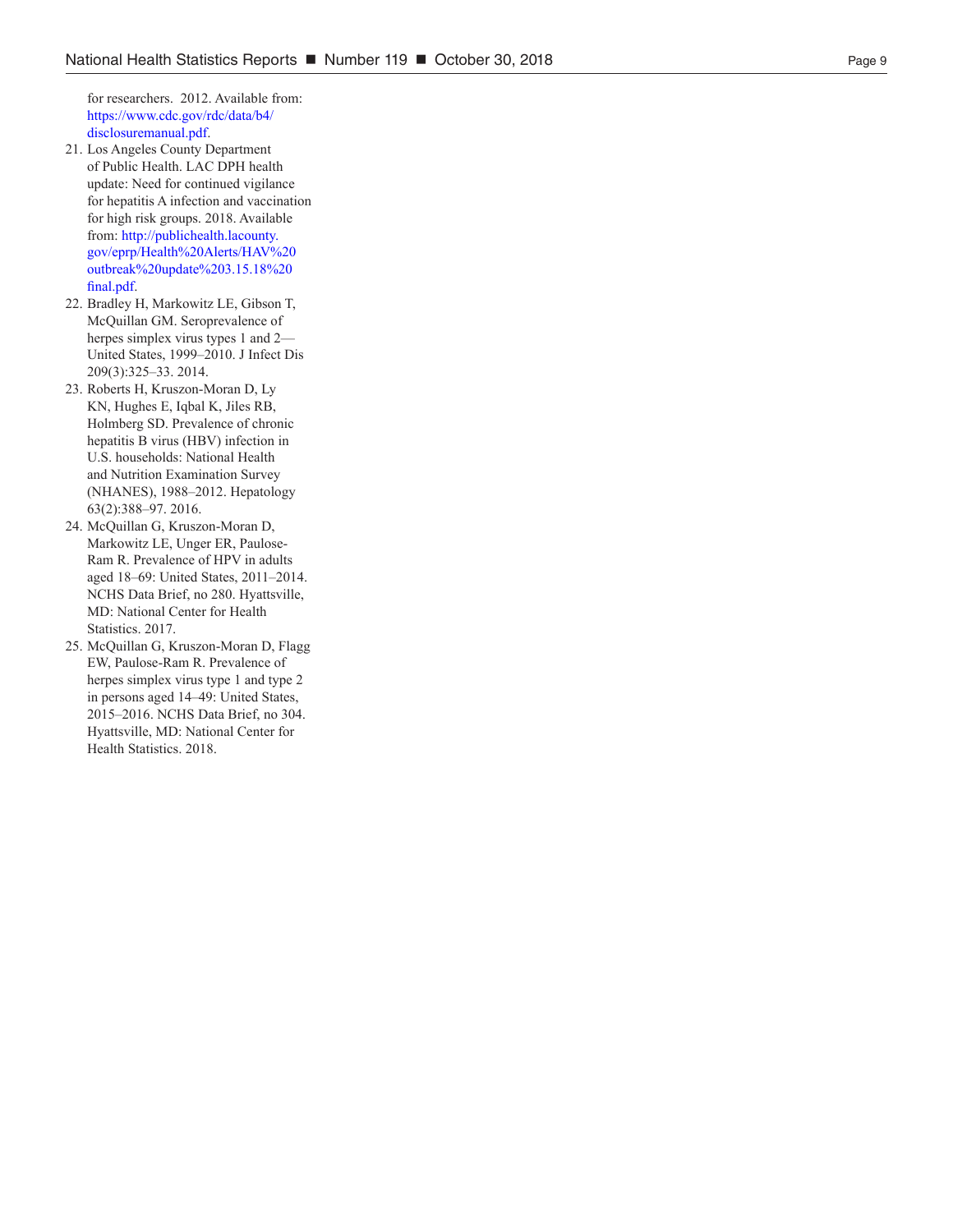#### <span id="page-9-0"></span>**Table 1. Sociodemographic characteristics of weighted examined sample aged 6 years and over: United States and Los Angeles County, 1999–2006**

|                                                            |             | <b>United States</b> |                |             | Los Angeles County   |                |  |  |
|------------------------------------------------------------|-------------|----------------------|----------------|-------------|----------------------|----------------|--|--|
| Variable                                                   | Sample size | Percent distribution | Standard error | Sample size | Percent distribution | Standard error |  |  |
|                                                            | 34,338      | 100                  | $\cdots$       | 1,844       | 100                  | $\cdots$       |  |  |
| Age group (years)                                          |             |                      |                |             |                      |                |  |  |
|                                                            | 4.534       | 9.4                  | 0.2            | 288         | 11.1                 | 1.1            |  |  |
| $12-19$                                                    | 9,493       | 12.6                 | 0.3            | 594         | 13.8                 | 2.0            |  |  |
| $20-29$                                                    | 3,866       | 14.7                 | 0.4            | 178         | 16.2                 | 2.2            |  |  |
| $30 - 39$                                                  | 3,419       | 15.8                 | 0.4            | 168         | 18.6                 | 2.2            |  |  |
|                                                            | 3,319       | 16.9                 | 0.4            | 174         | 16.1                 | 2.3            |  |  |
| $50 - 59$                                                  | 2,530       | 13.0                 | 0.4            | 112         | 11.3                 | 1.0            |  |  |
| 60-69                                                      | 3,019       | 8.3                  | 0.3            | 175         | 7.0                  | 1.2            |  |  |
|                                                            | 4,158       | 9.4                  | 0.4            | 155         | $+5.9$               | 1.2            |  |  |
| Sex                                                        |             |                      |                |             |                      |                |  |  |
|                                                            | 16,612      | 48.6                 | 0.3            | 853         | 49.6                 | 1.7            |  |  |
| Female                                                     | 17,726      | 51.4                 | 0.3            | 991         | 50.4                 | 1.7            |  |  |
| Race and Hispanic ethnicity                                |             |                      |                |             |                      |                |  |  |
| Non-Hispanic white                                         | 13,898      | 69.0                 | 1.5            | 172         | <sup>+</sup> 32.8    | 4.2            |  |  |
| Non-Hispanic black                                         | 8,512       | 11.0                 | 1.0            | 189         | 8.1                  | 1.6            |  |  |
| Mexican American                                           | 9,118       | 8.4                  | 0.7            | 1,279       | $*32.9$              | 3.1            |  |  |
|                                                            | $\cdots$    | $\ldots$             | $\cdots$       | $\cdots$    | $\cdots$             | $\cdots$       |  |  |
| All other, including Hispanic                              | 2,810       | 10.7                 | 1.0            | 204         | $*26.2$              | 3.5            |  |  |
| All other non-Hispanic                                     | $\ldots$    | $\ldots$             | $\cdots$       | $\cdots$    | $\cdots$             | $\cdots$       |  |  |
| U.S. birth status                                          |             |                      |                |             |                      |                |  |  |
|                                                            | 6,332       | 13.7                 | 0.9            | 696         | $*42.3$              | 3.3            |  |  |
|                                                            | 27,978      | 86.3                 | 0.9            | 1,148       | 157.7                | 3.3            |  |  |
| Poverty status                                             |             |                      |                |             |                      |                |  |  |
|                                                            |             |                      |                |             |                      |                |  |  |
| Below poverty                                              | 7,539       | 14.2                 | 0.6            | 531         | 123.2                | 2.7            |  |  |
| At or above poverty                                        | 23,936      | 79.3                 | 0.6            | 1,112       | <sup>†</sup> 67.9    | 2.9            |  |  |
| $Missing \ldots \ldots \ldots \ldots \ldots \ldots \ldots$ | 2,863       | 6.4                  | 0.4            | 201         | 9.0                  | 1.5            |  |  |

… Category not applicable. † *p* is less than 0.05 from a two-sided *t* statistic examining the difference in percent between the United States and Los Angeles County populations using the combined standard error accounting for the population overlap.

NOTE: Percentages may not add to 100.0 because of rounding.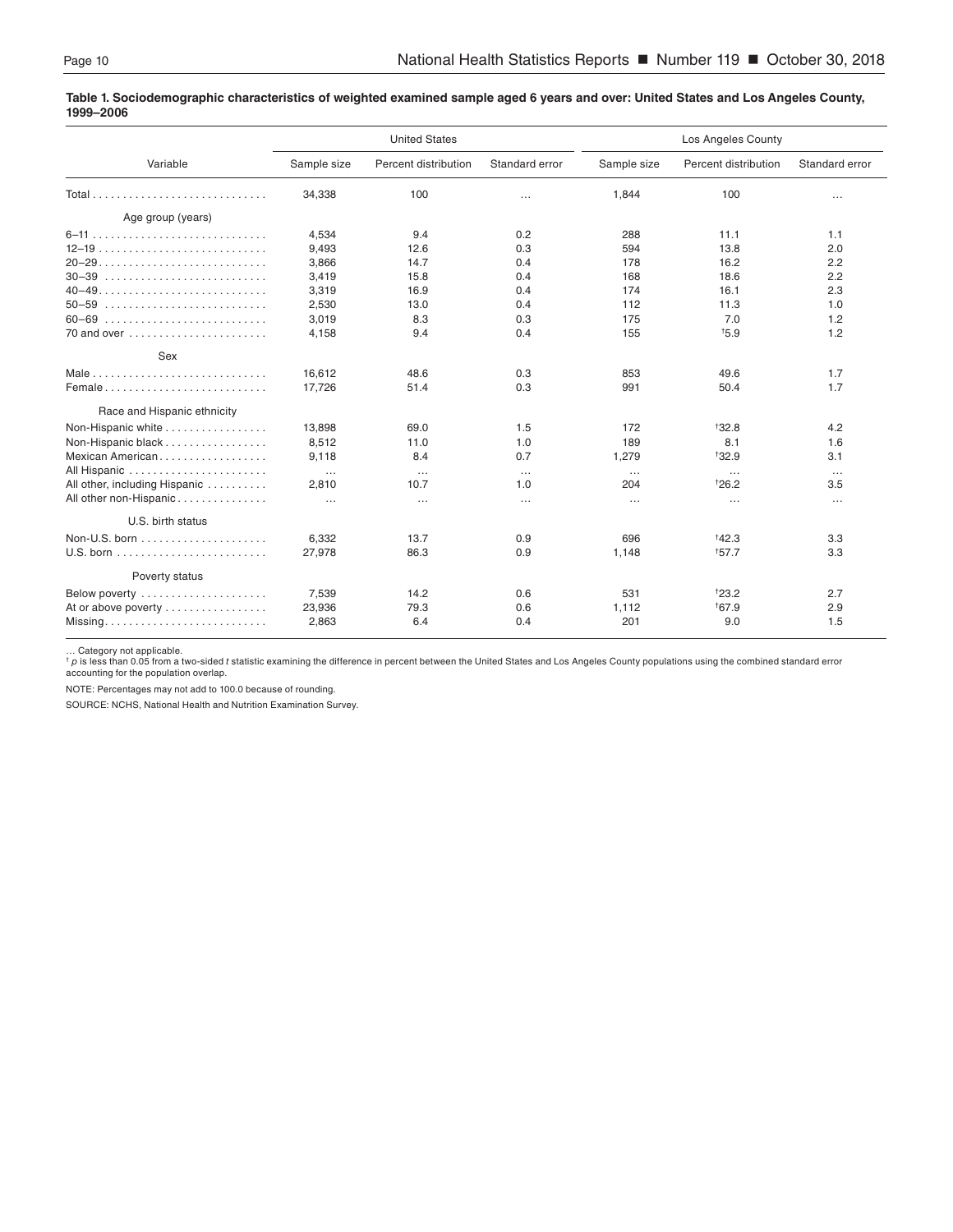#### <span id="page-10-0"></span>**Table 2. Sociodemographic characteristics of weighted examined sample aged 6 years and over: United States and Los Angeles County, 2007–2014**

|                               |             | <b>United States</b> |                | Los Angeles County |                      |                |
|-------------------------------|-------------|----------------------|----------------|--------------------|----------------------|----------------|
| Variable                      | Sample size | Percent distribution | Standard error | Sample size        | Percent distribution | Standard error |
|                               | 33,982      | 100                  | $\cdots$       | 1,610              | 100                  | $\cdots$       |
| Age group (years)             |             |                      |                |                    |                      |                |
|                               | 5,218       | 8.7                  | 0.2            | 250                | 8.5                  | 0.8            |
| $12-19$                       | 5,282       | 12.0                 | 0.2            | 282                | 12.8                 | 0.9            |
| $20-29$                       | 3,889       | 15.0                 | 0.5            | 191                | 18.4                 | 2.0            |
| $30 - 39$                     | 4,015       | 14.2                 | 0.3            | 161                | 14.3                 | 1.7            |
|                               | 3,991       | 15.4                 | 0.3            | 176                | 15.5                 | 1.6            |
| $50 - 59$                     | 3,728       | 14.7                 | 0.3            | 184                | 13.9                 | 1.3            |
| $60 - 69$                     | 3,808       | 10.4                 | 0.3            | 197                | 9.3                  | 1.3            |
|                               | 4,051       | 9.6                  | 0.3            | 169                | 7.4                  | 1.0            |
| Sex                           |             |                      |                |                    |                      |                |
| Male                          | 16,787      | 48.7                 | 0.3            | 757                | 49.1                 | 1.4            |
| Female                        | 17,195      | 51.3                 | 0.3            | 853                | 50.9                 | 1.4            |
| Race and Hispanic ethnicity   |             |                      |                |                    |                      |                |
| Non-Hispanic white            | 13,184      | 65.0                 | 1.8            | 207                | 128.0                | 2.7            |
| Non-Hispanic black            | 7.677       | 12.1                 | 0.9            | 180                | 18.6                 | 1.2            |
| Mexican American              | 5,943       | 9.7                  | 1.0            | 674                | $*34.3$              | 2.7            |
| All Hispanic                  | 9,538       | 15.5                 | 1.3            | 918                | $*46.5$              | 3.0            |
| All other, including Hispanic | 7,178       | 13.2                 | 0.8            | 549                | 129.1                | 2.9            |
| All other non-Hispanic        | 3,583       | 7.4                  | 0.5            | 305                | $*16.9$              | 3.0            |
| U.S. birth status             |             |                      |                |                    |                      |                |
|                               | 7,612       | 15.5                 | 0.9            | 692                | $*42.4$              | 2.3            |
|                               | 26,349      | 84.5                 | 0.9            | 915                | $*57.5$              | 2.3            |
| Poverty status                |             |                      |                |                    |                      |                |
| Below poverty                 | 8,162       | 16.3                 | 0.7            | 445                | 123.5                | 2.5            |
| At or above poverty           | 22,832      | 76.7                 | 0.9            | 915                | 162.8                | 2.5            |
| Missing                       | 2,988       | 7.0                  | 0.4            | 250                | 13.8                 | 1.9            |

… Category not applicable.<br>† p is less than 0.05 from a two-sided *t* statistic examining the difference in percent between the United States and Los Angeles County populations using the combined standard error<br>accounting

NOTE: Percentages may not add to 100.0 because of rounding.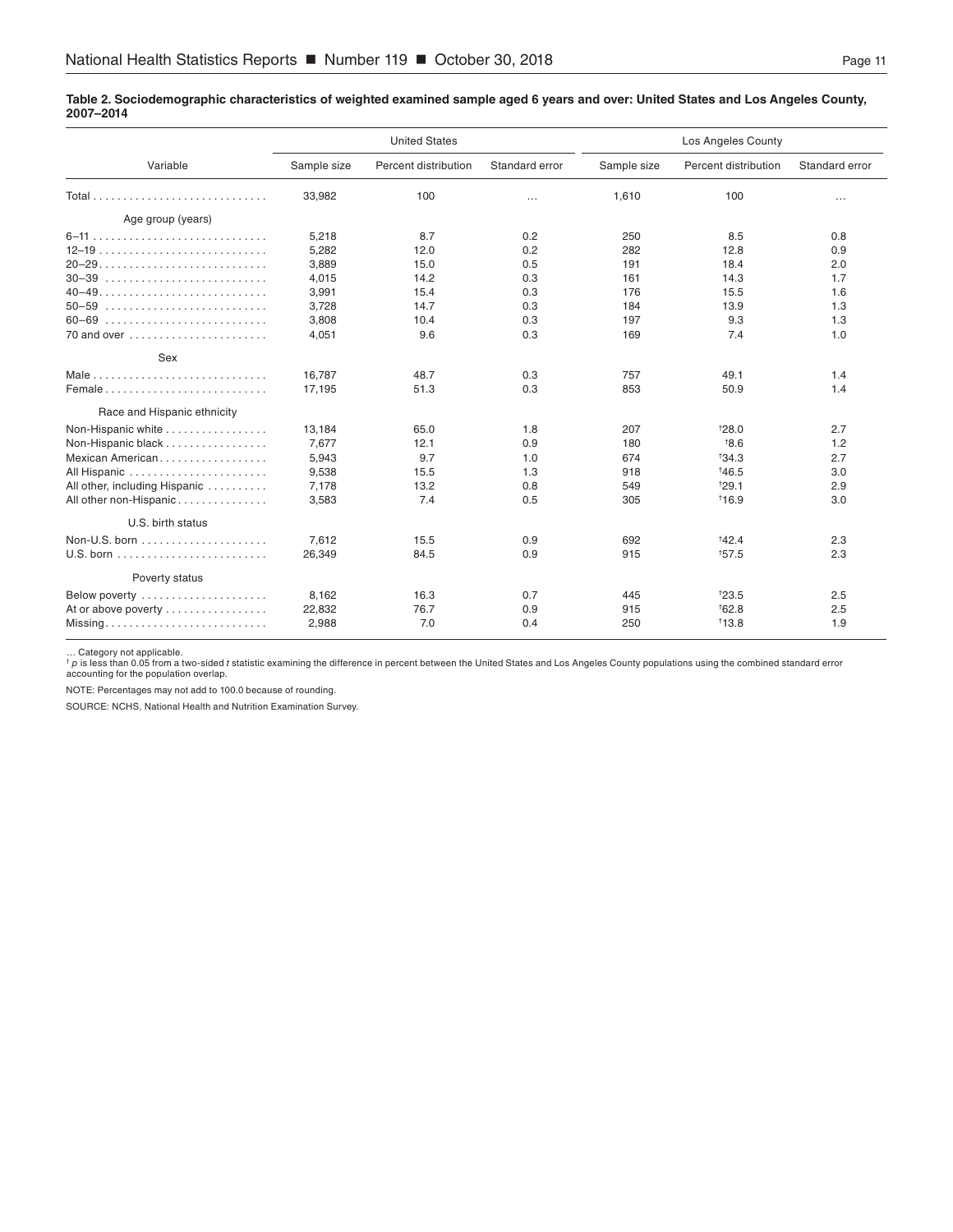#### <span id="page-11-0"></span>**Table 3. Age-standardized percent prevalence of designated infectious outcomes overall and by level of select demographic cofactors: United States and Los Angeles County population, 2007–2014**

|                                                                                     |                                  |                              | <b>United States</b>         |                              |                                                      | Los Angeles County     |                                  |                              |                              |                                                       |
|-------------------------------------------------------------------------------------|----------------------------------|------------------------------|------------------------------|------------------------------|------------------------------------------------------|------------------------|----------------------------------|------------------------------|------------------------------|-------------------------------------------------------|
| Variable                                                                            | Sample<br>size                   | Percent                      | Lower<br>95% CI              | Upper<br>95% CI              | p value                                              | Sample<br>size         | Percent                          | Lower<br>95% CI              | Upper<br>95% CI              | p value                                               |
|                                                                                     |                                  |                              |                              |                              |                                                      | HSV-1 antibody         |                                  |                              |                              |                                                       |
|                                                                                     | 14,176                           | 53.7                         | 51.7                         | 55.8                         | $\cdots$                                             | 658                    | 67.9                             | 62.4                         | 73.1                         | $\cdots$                                              |
| Age group (years)                                                                   |                                  |                              |                              |                              |                                                      |                        |                                  |                              |                              |                                                       |
| $30-39$                                                                             | 6,910<br>3,615<br>3,651          | 40.3<br>59.9<br>66.6         | 38.3<br>57.1<br>63.7         | 42.4<br>62.7<br>69.4         | (1)<br>$\ldots$<br>$\ldots$                          | 355<br>141<br>162      | 51.3<br>76.8<br>82.6             | 43.1<br>67.2<br>72.4         | 59.5<br>84.8<br>90.3         | (1)<br>$\ldots$<br>$\cdots$                           |
| Sex                                                                                 |                                  |                              |                              |                              |                                                      |                        |                                  |                              |                              |                                                       |
| Female (ref) $\dots\dots\dots\dots\dots\dots\dots\dots\dots$                        | 6,949<br>7,227                   | 51.2<br>56.3                 | 48.9<br>53.9                 | 53.5<br>58.6                 | $2$<br>$\cdots$                                      | 307<br>351             | 67.0<br>68.9                     | 58.6<br>62.7                 | 74.6<br>74.5                 | $($ <sup>†</sup> )<br>$\ldots$                        |
| Race and Hispanic ethnicity                                                         |                                  |                              |                              |                              |                                                      |                        |                                  |                              |                              |                                                       |
| Non-Hispanic white $(ref)$<br>Non-Hispanic black<br>Mexican American                | 5,374<br>2,954<br>2,664<br>3,184 | 45.6<br>60.8<br>77.1<br>62.9 | 43.2<br>57.8<br>74.4<br>60.2 | 48.0<br>63.9<br>79.6<br>65.5 | $\cdots$<br>(2,3)<br>(2)<br>$\overline{\phantom{a}}$ | 79<br>60<br>294<br>225 | \$50.7<br>\$56.8<br>80.3<br>68.8 | 32.1<br>40.6<br>73.8<br>58.1 | 69.1<br>72.0<br>85.7<br>78.3 | $\ldots$<br>(1,3)<br>$\binom{2}{ }$<br>$\overline{a}$ |
| U.S. birth status                                                                   |                                  |                              |                              |                              |                                                      |                        |                                  |                              |                              |                                                       |
| $U.S.$ born (ref) $\ldots \ldots \ldots \ldots \ldots \ldots$                       | 3,695<br>10,474                  | 75.4<br>48.8                 | 72.3<br>46.8                 | 78.3<br>50.8                 | (2)<br>$\ldots$                                      | 302<br>355             | 81.1<br>56.3                     | 73.6<br>49.5                 | 87.3<br>62.9                 | $\binom{2}{ }$<br>$\cdots$                            |
| Poverty status                                                                      |                                  |                              |                              |                              |                                                      |                        |                                  |                              |                              |                                                       |
| Below poverty<br>At or above poverty (ref) $\dots\dots\dots\dots$                   | 3,612<br>9,451                   | 67.1<br>50.0                 | 64.5<br>47.7                 | 69.6<br>52.2                 | (2)<br>$\ldots$                                      | 194<br>359             | 76.5<br>62.0                     | 67.0<br>54.8                 | 84.4<br>68.8                 | (4)<br>$\cdots$                                       |
|                                                                                     |                                  |                              |                              |                              |                                                      | HSV-2 antibody         |                                  |                              |                              |                                                       |
|                                                                                     | 14,176                           | 15.1                         | 14.0                         | 16.1                         | $\cdots$                                             | 658                    | 13.4                             | 10.0                         | 17.5                         | $\cdots$                                              |
| Age group (years)                                                                   |                                  |                              |                              |                              |                                                      |                        |                                  |                              |                              |                                                       |
|                                                                                     | 6,910<br>3,615                   | 5.9<br>18.2                  | 5.0<br>16.6                  | 6.8<br>19.9                  | (1)<br>$\cdots$                                      | 355<br>141             | 5.3<br>11.7                      | 2.6<br>6.9                   | 9.4<br>18.2                  | (1)<br>$\cdots$                                       |
|                                                                                     | 3,651                            | 25.0                         | 22.5                         | 27.6                         | $\ldots$                                             | 162                    | 26.7                             | 17.7                         | 37.3                         | $\cdots$                                              |
| Sex                                                                                 |                                  |                              |                              |                              |                                                      |                        |                                  |                              |                              |                                                       |
| Female (ref) $\ldots \ldots \ldots \ldots \ldots \ldots \ldots$                     | 6,949<br>7,227                   | 10.1<br>19.9                 | 9.2<br>18.5                  | 11.1<br>21.3                 | (2)<br>$\cdots$                                      | 307<br>351             | 11.9<br>15.0                     | 7.8<br>10.7                  | 17.1<br>20.3                 | $($ <sup>†</sup> )<br>$\cdots$                        |
| Race and Hispanic ethnicity                                                         |                                  |                              |                              |                              |                                                      |                        |                                  |                              |                              |                                                       |
| Non-Hispanic white (ref)<br>Non-Hispanic black<br>Mexican American                  | 5,374<br>2,954<br>2,664<br>3,184 | 11.2<br>38.8<br>12.1<br>14.8 | 10.0<br>37.0<br>10.6<br>12.8 | 12.6<br>40.6<br>13.7<br>17.1 | $\ldots$<br>(2,3)<br>$($ <sup>†</sup> )<br>---       | 79<br>60<br>294<br>225 | 112.7<br>§40.2<br>11.6<br>9.9    | 5.8<br>23.5<br>7.1<br>5.1    | 23.4<br>58.7<br>17.6<br>17.0 | $\cdots$<br>(2,3)<br>$($ <sup>†</sup> )<br>---        |
| U.S. birth status                                                                   |                                  |                              |                              |                              |                                                      |                        |                                  |                              |                              |                                                       |
| $U.S.$ born (ref) $\ldots \ldots \ldots \ldots \ldots \ldots$                       | 3,695<br>10,474                  | 13.0<br>15.6                 | 11.3<br>14.3                 | 14.8<br>17.0                 | (5)<br>$\ldots$                                      | 302<br>355             | 11.7<br>19.2                     | $7.0$<br>13.3                | 18.1<br>26.3                 | $(^{\dagger})$<br>$\cdots$                            |
| Poverty status                                                                      |                                  |                              |                              |                              |                                                      |                        |                                  |                              |                              |                                                       |
| Below poverty<br>At or above poverty (ref)                                          | 3,612<br>9,451                   | 23.0<br>13.4                 | 20.7<br>12.3                 | 25.5<br>14.5                 | (2)<br>$\cdots$                                      | 194<br>359             | 13.4<br>13.3                     | 8.0<br>8.8                   | 20.5<br>19.2                 | $($ <sup>†</sup> )<br>$\ldots$                        |
|                                                                                     |                                  |                              |                              |                              |                                                      | Any HPV                |                                  |                              |                              |                                                       |
|                                                                                     | 8,512                            | 38.8                         | 37.3                         | 40.4                         | $\cdots$                                             | 413                    | 42.2                             | 36.3                         | 48.2                         | $\cdots$                                              |
| Age group (years)<br>14–19 (ref) $\ldots \ldots \ldots \ldots \ldots \ldots \ldots$ | 1,537                            | 26.0                         | 23.1                         | 29.1                         | $($ <sup>†</sup> )                                   | 91                     | 20.8                             | 11.3                         | 33.5                         |                                                       |
|                                                                                     | 1,696<br>1,778                   | 53.0<br>39.3                 | 49.8<br>36.3                 | 56.2<br>42.3                 | $\cdots$<br>$\cdots$                                 | 84<br>71               | 51.6<br>38.0                     | 38.4<br>24.3                 | 64.7<br>53.3                 | $\binom{1}{ }$<br>$\cdots$<br>$\cdots$                |
|                                                                                     | 1,865<br>1,636                   | 38.5<br>32.0                 | 35.8<br>28.2                 | 41.2<br>36.1                 | $\ldots$<br>$\cdots$                                 | 83<br>84               | 47.6<br>§45.9                    | 34.6<br>29.3                 | 60.9<br>63.1                 | $\ldots$<br>$\cdots$                                  |
| Race and Hispanic ethnicity                                                         |                                  |                              |                              |                              |                                                      |                        |                                  |                              |                              |                                                       |
| Non-Hispanic white (ref)                                                            | 3,232                            | 35.9                         | 34.0                         | 37.8                         | $\cdots$                                             | 48                     | \$48.3                           | 31.0                         | 65.9                         | $\ldots$                                              |
| Non-Hispanic black<br>Mexican American                                              | 1,904<br>1,504<br>1,872          | 57.0<br>37.4<br>36.8         | 54.1<br>34.9<br>33.7         | 59.8<br>40.0<br>40.0         | (2,3)<br>$($ †<br>$\scriptstyle\cdots$               | 39<br>173<br>153       | §65.2<br>38.0<br>35.1            | 44.8<br>30.3<br>24.2         | 82.2<br>46.1<br>47.2         | (1,3)<br>$($ <sup>†</sup> )<br>$\ldots$               |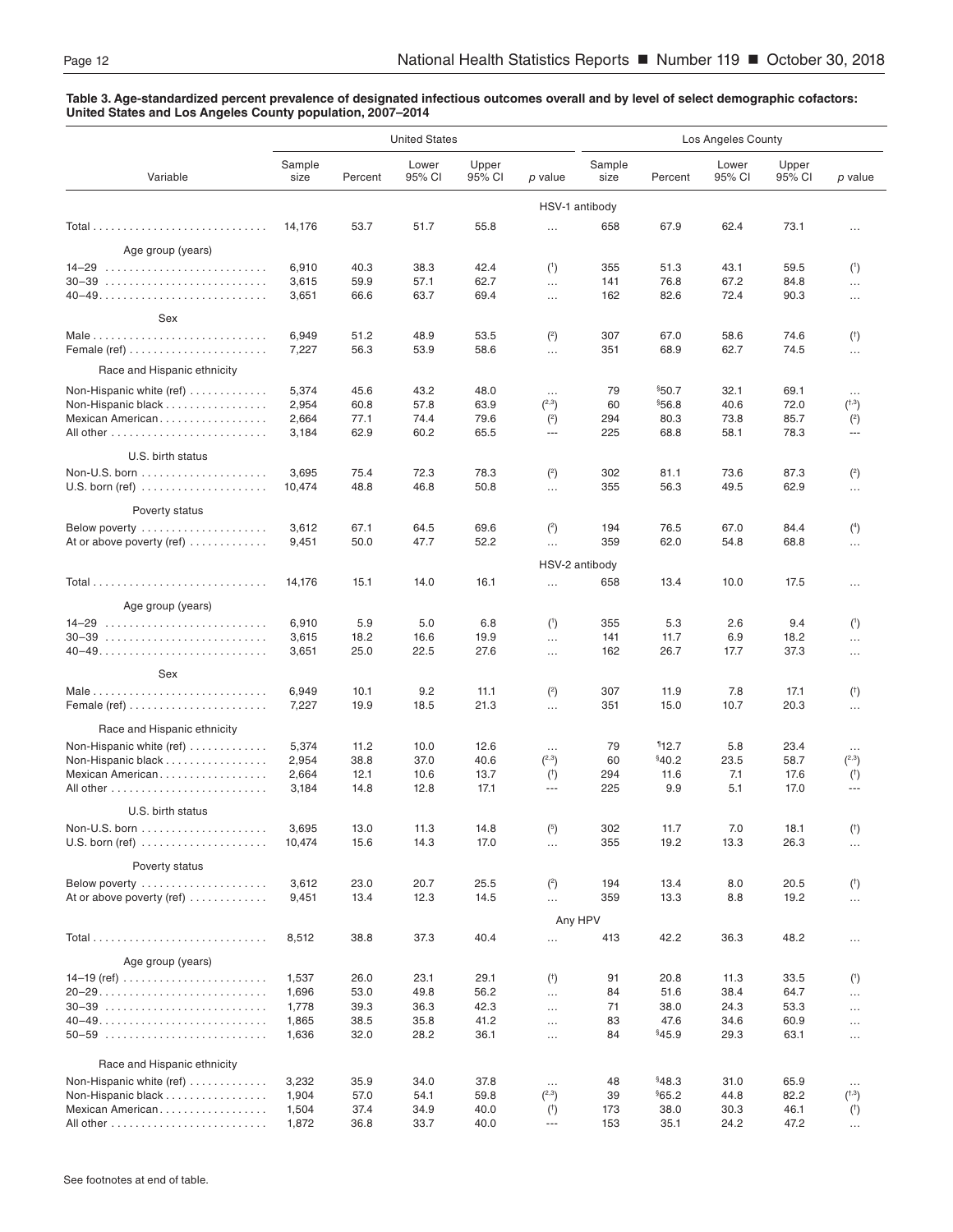#### **Table 3. Age-standardized percent prevalence of designated infectious outcomes overall and by level of select demographic cofactors: United States and Los Angeles County population, 2007–2014—Con.**

|                                                                                                               |                                           |                                      | <b>United States</b>                 |                                      |                                                           | Los Angeles County         |                                            |                                  |                                      |                                                       |
|---------------------------------------------------------------------------------------------------------------|-------------------------------------------|--------------------------------------|--------------------------------------|--------------------------------------|-----------------------------------------------------------|----------------------------|--------------------------------------------|----------------------------------|--------------------------------------|-------------------------------------------------------|
| Variable                                                                                                      | Sample<br>size                            | Percent                              | Lower<br>95% CI                      | Upper<br>95% CI                      | p value                                                   | Sample<br>size             | Percent                                    | Lower<br>95% CI                  | Upper<br>95% CI                      | p value                                               |
| U.S. birth status                                                                                             |                                           |                                      |                                      |                                      |                                                           | Any HPV-Con.               |                                            |                                  |                                      |                                                       |
| $U.S.$ born (ref) $\ldots \ldots \ldots \ldots \ldots \ldots$                                                 | 2,194<br>6,315                            | 34.8<br>39.8                         | 32.0<br>38.1                         | 37.6<br>41.7                         | $(^{4})$<br>$\ldots$                                      | 211<br>202                 | 36.1<br>51.2                               | 28.3<br>44.1                     | 44.5<br>58.3                         | $(4)$<br>$\ddotsc$                                    |
| Poverty status                                                                                                |                                           |                                      |                                      |                                      |                                                           |                            |                                            |                                  |                                      |                                                       |
| Below poverty $\ldots \ldots \ldots \ldots \ldots \ldots$<br>At or above poverty (ref) $\dots\dots\dots\dots$ | 2,178<br>5,689                            | 50.5<br>36.2                         | 48.3<br>34.4                         | 52.7<br>38.0                         | (2)<br>$\ldots$                                           | 121<br>221                 | 47.0<br>41.7                               | 35.7<br>33.3                     | 58.5<br>50.5                         | $($ <sup>†</sup> )<br>$\cdots$                        |
|                                                                                                               |                                           |                                      |                                      |                                      |                                                           | High-risk HPV              |                                            |                                  |                                      |                                                       |
|                                                                                                               | 8,512                                     | 21.1                                 | 19.9                                 | 22.5                                 | $\ldots$                                                  | 413                        | 18.0                                       | 13.3                             | 23.7                                 | $\cdots$                                              |
| Age group (years)                                                                                             |                                           |                                      |                                      |                                      |                                                           |                            |                                            |                                  |                                      |                                                       |
|                                                                                                               | 1,537<br>1,696<br>1,778<br>1,865<br>1,636 | 17.3<br>35.0<br>21.0<br>17.5<br>13.1 | 14.4<br>31.9<br>19.0<br>15.1<br>10.7 | 20.4<br>38.3<br>23.0<br>20.0<br>15.9 | (1)<br>$\cdots$<br>$\cdots$<br>$\cdots$<br>$\cdots$       | 91<br>84<br>71<br>83<br>84 | 114.5<br>37.0<br>111.2<br>1114.7<br>1112.4 | 6.2<br>25.2<br>3.7<br>5.2<br>4.2 | 27.3<br>50.0<br>24.3<br>30.4<br>26.4 | $($ †<br>$\cdots$<br>$\cdots$<br>$\cdots$<br>$\cdots$ |
| Race and Hispanic ethnicity                                                                                   |                                           |                                      |                                      |                                      |                                                           |                            |                                            |                                  |                                      |                                                       |
| Non-Hispanic white (ref)<br>Non-Hispanic black<br>Mexican American                                            | 3,232<br>1,904<br>1,504<br>1,872          | 19.6<br>30.9<br>20.6<br>19.2         | 18.0<br>28.6<br>18.1<br>17.0         | 21.3<br>33.2<br>23.3<br>21.5         | $\cdots$<br>(2,3)<br>(1)<br>$\cdots$                      | 48<br>39<br>173<br>153     | 122.6<br>§§41.9<br>18.7<br>9.5             | 10.2<br>19.3<br>12.8<br>5.0      | 40.0<br>67.3<br>25.7<br>15.9         | $\cdots$<br>(1,3)<br>$($ †<br>$\sim$                  |
| U.S. birth status                                                                                             |                                           |                                      |                                      |                                      |                                                           |                            |                                            |                                  |                                      |                                                       |
| $U.S.$ born (ref) $\ldots \ldots \ldots \ldots \ldots \ldots$                                                 | 2,194<br>6,315                            | 18.4<br>21.8                         | 16.3<br>20.2                         | 20.7<br>23.4                         | (5)<br>$\cdots$                                           | 211<br>202                 | 10.9<br>22.9                               | 6.7<br>16.1                      | 16.5<br>30.9                         | $(^{4})$<br>$\cdots$                                  |
| Poverty status                                                                                                |                                           |                                      |                                      |                                      |                                                           |                            |                                            |                                  |                                      |                                                       |
| Below poverty $\ldots \ldots \ldots \ldots \ldots \ldots$<br>At or above poverty (ref) $\dots\dots\dots\dots$ | 2,178<br>5,689                            | 29.4<br>19.2                         | 27.4<br>17.6                         | 31.4<br>20.8                         | $\binom{2}{ }$<br>$\ldots$                                | 121<br>221                 | 25.8<br>17.1                               | 15.7<br>11.0                     | 38.3<br>24.9                         | $($ †<br>                                             |
|                                                                                                               |                                           |                                      |                                      |                                      | HAV antibody from immunization or infection               |                            |                                            |                                  |                                      |                                                       |
|                                                                                                               | 29,749                                    | 38.5                                 | 36.7                                 | 40.4                                 | $\cdots$                                                  | 1,373                      | 69.8                                       | 66.2                             | 73.3                                 | $\cdots$                                              |
| Age group (years)                                                                                             |                                           |                                      |                                      |                                      |                                                           |                            |                                            |                                  |                                      |                                                       |
|                                                                                                               | 8,641<br>7,124<br>7,005<br>6,979          | 52.9<br>32.0<br>30.5<br>44.7         | 49.3<br>29.7<br>28.3<br>42.2         | 56.4<br>34.3<br>32.9<br>47.4         | (1)<br>$\ldots$<br>$\ldots$<br>$\ldots$                   | 437<br>305<br>323<br>308   | 90.3<br>59.5<br>70.1<br>62.0               | 84.3<br>50.8<br>61.9<br>48.5     | 94.5<br>67.8<br>77.5<br>74.4         | (1)<br>$\cdots$<br>$\cdots$<br>                       |
| Sex                                                                                                           |                                           |                                      |                                      |                                      |                                                           |                            |                                            |                                  |                                      |                                                       |
| Female (ref) $\ldots$                                                                                         | 14,709<br>15,040                          | 38.5<br>38.5                         | 36.5<br>36.5                         | 40.6<br>40.4                         | $($ <sup>†</sup> )<br>$\cdots$                            | 657<br>716                 | 66.6<br>73.1                               | 61.9<br>68.3                     | 71.1<br>77.6                         | (5)<br>$\cdots$                                       |
| Race and Hispanic ethnicity                                                                                   |                                           |                                      |                                      |                                      |                                                           |                            |                                            |                                  |                                      |                                                       |
| Non-Hispanic white (ref)<br>Non-Hispanic black<br>Mexican American                                            | 11,815<br>6,424<br>5,290<br>6,220         | 26.7<br>41.9<br>80.2<br>66.3         | 25.1<br>39.1<br>78.2<br>64.0         | 28.4<br>44.7<br>82.2<br>68.5         | $\ldots$<br>(2,3)<br>$^{(2)}$<br>$\hspace{0.05cm} \ldots$ | 171<br>134<br>590<br>478   | 47.8<br>52.9<br>86.0<br>79.9               | 38.0<br>43.3<br>82.2<br>73.2     | 57.9<br>62.3<br>89.2<br>85.6         | $\cdots$<br>(1,3)<br>$\binom{2}{ }$<br>---            |
| U.S. birth status                                                                                             |                                           |                                      |                                      |                                      |                                                           |                            |                                            |                                  |                                      |                                                       |
|                                                                                                               | 6,806<br>22,926                           | 76.4<br>30.7                         | 74.0<br>29.2                         | 78.6<br>32.3                         | $^{2}$<br>$\ldots$                                        | 620<br>752                 | 83.9<br>49.5                               | 77.7<br>45.0                     | 89.0<br>54.0                         | $\binom{2}{ }$<br>                                    |
| Poverty status                                                                                                |                                           |                                      |                                      |                                      |                                                           |                            |                                            |                                  |                                      |                                                       |
| Below poverty<br>At or above poverty (ref) $\dots\dots\dots\dots$                                             | 7,101<br>20,237                           | 50.1<br>35.8                         | 46.6<br>34.1                         | 53.6<br>37.6                         | $\binom{2}{ }$<br>$\cdots$                                | 392<br>780                 | 83.0<br>63.7                               | 76.1<br>59.4                     | 88.5<br>67.9                         | $\binom{2}{ }$<br>$\cdots$                            |
|                                                                                                               |                                           |                                      |                                      |                                      | HBV core antibody, a marker of ever infected              |                            |                                            |                                  |                                      |                                                       |
|                                                                                                               | 30,017                                    | 3.7                                  | 3.3                                  | 4.1                                  | $\ldots$                                                  | 1,411                      | 9.1                                        | 6.4                              | 12.3                                 | $\cdots$                                              |
| Age group (years)                                                                                             |                                           |                                      |                                      |                                      |                                                           |                            |                                            |                                  |                                      |                                                       |
|                                                                                                               | 8,641<br>7,181<br>7,132                   | 0.3<br>2.4<br>5.9                    | 0.2<br>2.0<br>5.1                    | 0.5<br>3.0<br>6.8                    | (1)<br>$\cdots$<br>$\cdots$                               | 437<br>314<br>336          | $\pmb{\ast}$<br>$\star$<br>17.2            | $\star$<br>$\star$<br>10.7       | $\star$<br>25.6                      | ---<br><br>                                           |
|                                                                                                               | 7,063                                     | 6.6                                  | 5.8                                  | 7.5                                  | $\cdots$                                                  | 324                        | 16.9                                       | 12.0                             | 22.9                                 | $\cdots$                                              |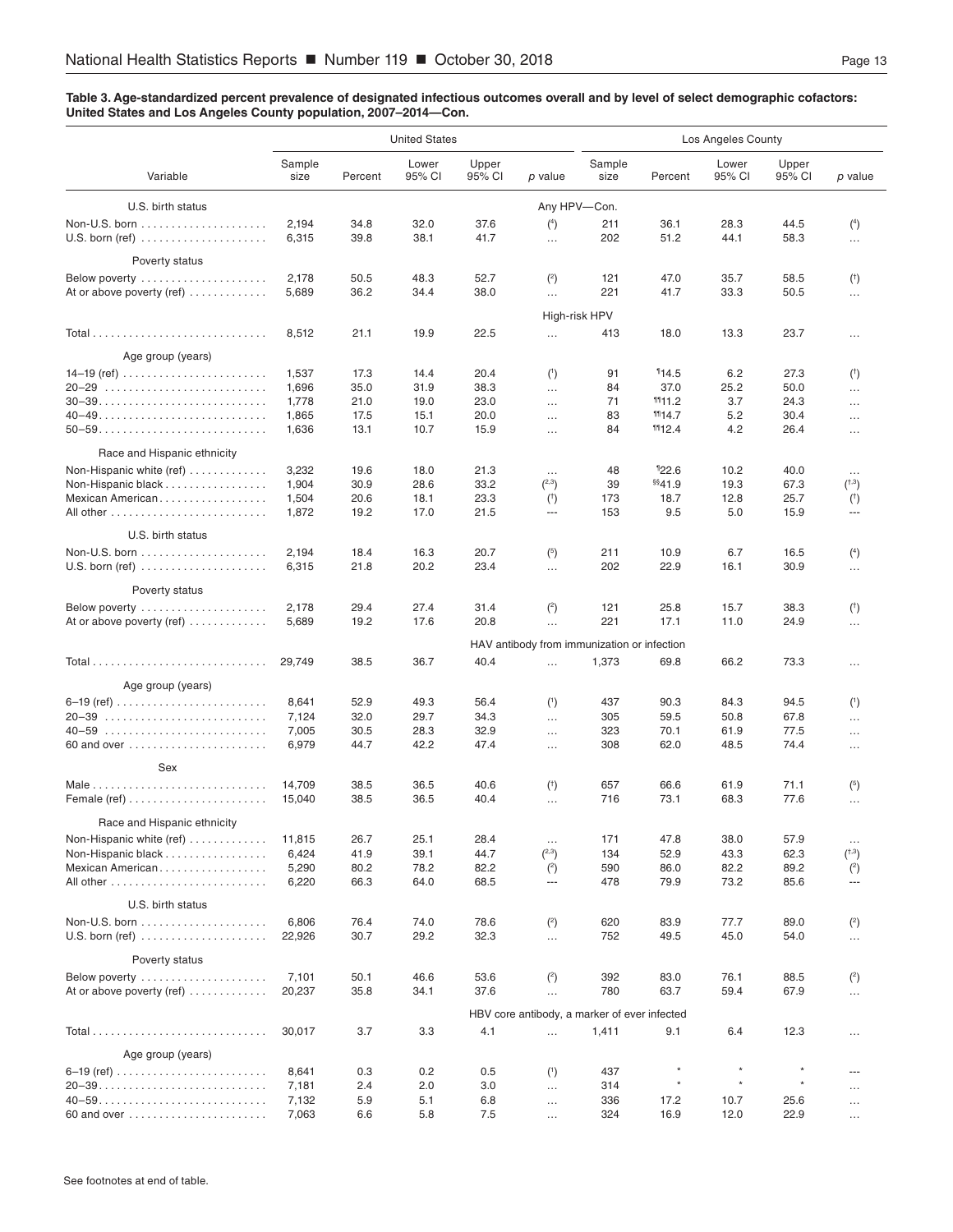#### **Table 3. Age-standardized percent prevalence of designated infectious outcomes overall and by level of select demographic cofactors: United States and Los Angeles County population, 2007–2014—Con.**

|                                                                                                         |                                   |                              | <b>United States</b>         |                              |                                                     | Los Angeles County                                 |                              |                              |                              |                                                   |
|---------------------------------------------------------------------------------------------------------|-----------------------------------|------------------------------|------------------------------|------------------------------|-----------------------------------------------------|----------------------------------------------------|------------------------------|------------------------------|------------------------------|---------------------------------------------------|
| Variable                                                                                                | Sample<br>size                    | Percent                      | Lower<br>95% CI              | Upper<br>95% CI              | p value                                             | Sample<br>size                                     | Percent                      | Lower<br>95% CI              | Upper<br>95% CI              | p value                                           |
| Sex                                                                                                     |                                   |                              |                              |                              |                                                     | HBV core antibody, a marker of ever infected-Con.  |                              |                              |                              |                                                   |
|                                                                                                         | 14.864<br>15.153                  | 4.2<br>3.3                   | 3.7<br>2.9                   | 4.7<br>3.8                   | $(^{4})$<br>$\ddotsc$                               | 675<br>736                                         | 8.9<br>9.3                   | 5.4<br>6.1                   | 13.6<br>13.5                 | $($ <sup>†</sup> )<br>$\cdots$                    |
| Race and Hispanic ethnicity                                                                             |                                   |                              |                              |                              |                                                     |                                                    |                              |                              |                              |                                                   |
| Non-Hispanic white (ref)<br>Non-Hispanic black<br>Mexican American                                      | 11,920<br>6,489<br>5,346<br>6,262 | 1.9<br>8.8<br>2.2<br>11.5    | 1.6<br>8.0<br>1.8<br>10.0    | 2.3<br>9.7<br>2.8<br>13.1    | $\cdots$<br>(2,3)<br>$($ <sup>†</sup> )<br>$\cdots$ | 180<br>143<br>602<br>486                           | 15.1<br>16.3<br>3.7<br>19.8  | 2.2<br>3.0<br>2.1<br>13.5    | 10.0<br>11.7<br>5.9<br>27.4  | $\cdots$<br>(1, 1)<br>$($ <sup>†</sup> )<br>$---$ |
| U.S. birth status                                                                                       |                                   |                              |                              |                              |                                                     |                                                    |                              |                              |                              |                                                   |
| $U.S.$ born (ref) $\ldots \ldots \ldots \ldots \ldots \ldots$                                           | 6.867<br>23,133                   | 10.2<br>2.5                  | 9.0<br>2.2                   | 11.6<br>2.8                  | $\binom{2}{ }$<br>$\cdots$                          | 639<br>771                                         | 12.4<br>5.6                  | 8.2<br>3.8                   | 17.9<br>8.0                  | $(^{4})$<br>$\cdots$                              |
| Poverty status                                                                                          |                                   |                              |                              |                              |                                                     |                                                    |                              |                              |                              |                                                   |
| Below poverty $\dots\dots\dots\dots\dots\dots\dots$<br>At or above poverty (ref) $\dots\dots\dots\dots$ | 7,175<br>20,406                   | 6.3<br>3.3                   | 5.5<br>2.9                   | 7.3<br>3.7                   | $\binom{2}{ }$<br>$\ddotsc$                         | 400<br>806                                         | 6.9<br>9.7                   | 3.8<br>6.6                   | 11.5<br>13.6                 | $($ <sup>†</sup> )<br>$\cdots$                    |
|                                                                                                         |                                   |                              |                              |                              |                                                     | HBV surface antibody, a marker of HBV immunization |                              |                              |                              |                                                   |
|                                                                                                         | 30,013                            | 25.9                         | 25.1                         | 26.7                         | $\cdots$                                            | 1,411                                              | 28.0                         | 25.5                         | 30.5                         | $\cdots$                                          |
| Age group (years)                                                                                       |                                   |                              |                              |                              |                                                     |                                                    |                              |                              |                              |                                                   |
| 60 and over                                                                                             | 8,638<br>7.181<br>7,132<br>7,062  | 41.1<br>37.5<br>13.8<br>6.5  | 39.2<br>35.9<br>12.5<br>5.6  | 43.1<br>39.2<br>15.2<br>7.5  | (1)<br>$\ddotsc$<br>$\ddotsc$<br>$\cdots$           | 437<br>314<br>336<br>324                           | 47.3<br>44.8<br>8.3<br>7.0   | 42.5<br>37.7<br>5.2<br>3.8   | 52.1<br>52.0<br>12.3<br>11.5 | (1)<br><br>$\cdots$<br>$\cdots$                   |
| Sex                                                                                                     |                                   |                              |                              |                              |                                                     |                                                    |                              |                              |                              |                                                   |
| Female (ref) $\ldots$                                                                                   | 14,862<br>15,151                  | 23.2<br>28.5                 | 22.2<br>27.4                 | 24.1<br>29.6                 | $2$<br>$\cdots$                                     | 675<br>736                                         | 26.1<br>29.8                 | 22.8<br>26.1                 | 29.6<br>33.8                 | $($ <sup>†</sup> )<br>$\cdots$                    |
| Race and Hispanic ethnicity                                                                             |                                   |                              |                              |                              |                                                     |                                                    |                              |                              |                              |                                                   |
| Non-Hispanic white (ref)<br>Non-Hispanic black<br>Mexican American                                      | 11,919<br>6.488<br>5,346<br>6,260 | 26.0<br>26.5<br>20.4<br>28.9 | 25.0<br>25.3<br>19.3<br>27.1 | 27.1<br>27.7<br>21.6<br>30.7 | $\ldots$<br>(1,3)<br>$\binom{2}{ }$<br>$\cdots$     | 180<br>143<br>602<br>486                           | 35.9<br>33.6<br>23.8<br>24.7 | 28.7<br>24.4<br>20.0<br>19.7 | 43.5<br>43.8<br>28.0<br>30.4 | $\cdots$<br>(1,3)<br>(4)<br>---                   |
| U.S. birth status                                                                                       |                                   |                              |                              |                              |                                                     |                                                    |                              |                              |                              |                                                   |
| $U.S.$ born (ref) $\ldots \ldots \ldots \ldots \ldots$                                                  | 6,867<br>23,129                   | 28.1<br>26.2                 | 26.5<br>25.4                 | 29.8<br>27.0                 | (5)<br>$\ddotsc$                                    | 639<br>771                                         | 25.3<br>32.5                 | 21.5<br>29.2                 | 29.5<br>36.0                 | (5)<br>$\cdots$                                   |
| Poverty status                                                                                          |                                   |                              |                              |                              |                                                     |                                                    |                              |                              |                              |                                                   |
| Below poverty $\dots\dots\dots\dots\dots\dots\dots$<br>At or above poverty (ref) $\dots\dots\dots\dots$ | 7,175<br>20,403                   | 23.7<br>26.4                 | 22.1<br>25.6                 | 25.4<br>27.2                 | (2)<br>$\ddotsc$                                    | 400<br>806                                         | 26.8<br>29.3                 | 21.9<br>25.7                 | 32.3<br>33.1                 | $($ <sup>†</sup> )<br>$\cdots$                    |

… Category not applicable. †

Test of difference or trend not statistically significant; *p* value greater than 0.05. § Estimate considered unstable—absolute CI width greater than or equal to 30 and less than 40.

--- Data not available.

¶ Estimate considered unstable—relative CI width greater than or equal to 130 and less than 160.

¶¶ Estimate considered unstable—relative CI width greater than or equal to 160 and less than 190.

§§ Estimate considered unstable—absolute CI width greater than or equal to 40 and less than 50. \* Estimate not reported because it does not meet standards of confidentiality or reportability.

‡ Estimate of difference in prevalence between non-Hispanic black and Mexican-American persons is not statistically significant; *p* value greater than 0.05.

<sup>1</sup>p value less than 0.05 for test of linear trend in prevalence with age group.<br><sup>2</sup>p value less than 0.001 for test of difference in prevalence between subgroup and reference group for each cofactor.

∛p value less than 0.05 for difference in prevalence between non-Hispanic black and Mexican-American persons.<br>"p value less than 0.01 for test of difference in prevalence between subgroup and reference group for each co

NOTES: Age-standardized estimates are adjusted using the direct method to the U.S. Census 2000 population using the age groups designated in the table. "All other" racial and ethnic category is not representative of any race and Hispanic group. CI is confidence interval. HSV is herpes simplex virus. ref is reference group. HPV is human papillomavirus. HAV is hepatitis A<br>virus. HBV is hepatitis B virus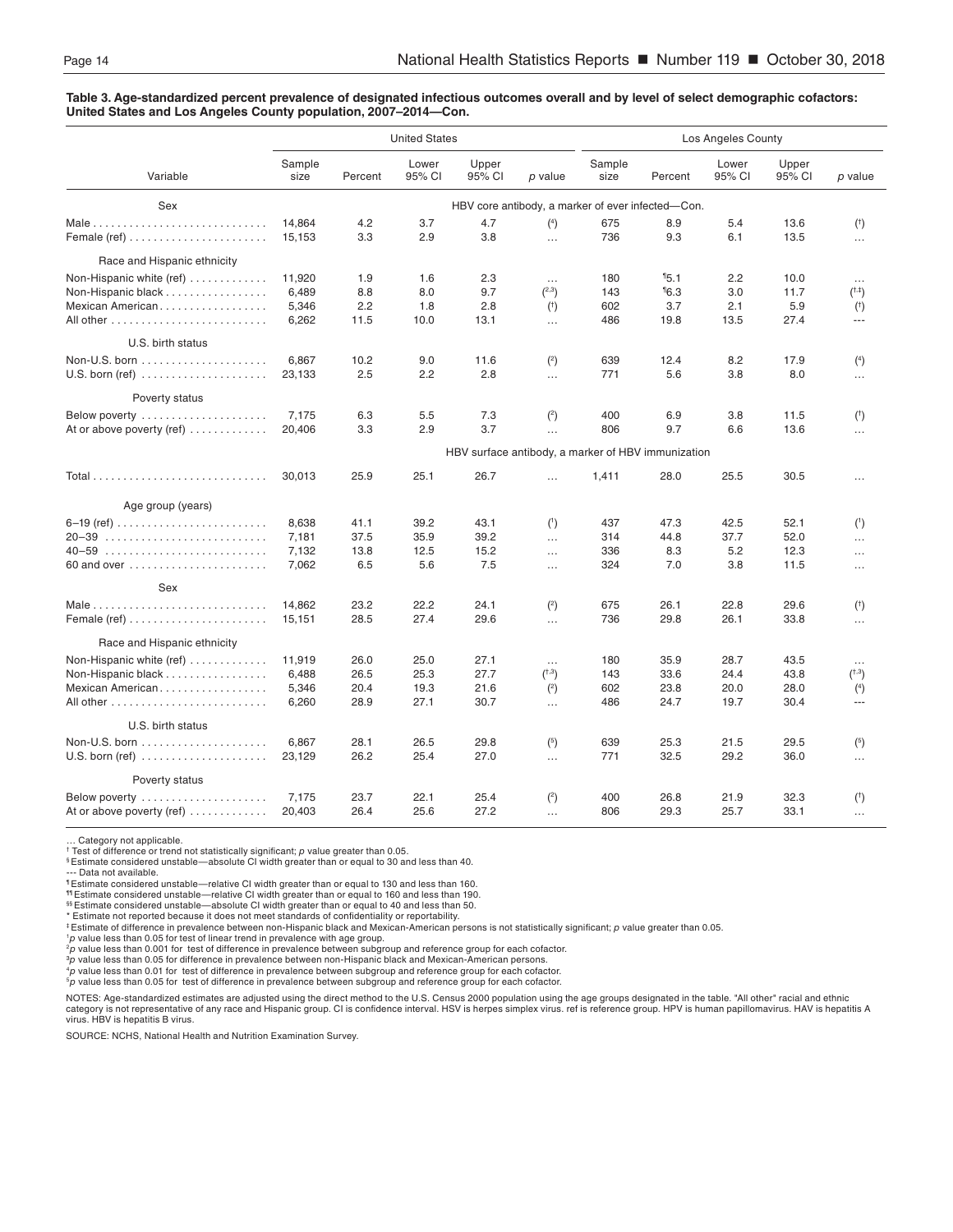#### <span id="page-14-0"></span>**Table 4. Unadjusted, age-adjusted, and fully adjusted difference in prevalence between the United States and Los Angeles County, 2007–2014**

| Outcome                                    | Prevalence (percent)<br><b>United States</b> | Prevalence (percent)<br><b>LAC</b> | Difference in<br>prevalence | Combined<br>standard error | p value         |
|--------------------------------------------|----------------------------------------------|------------------------------------|-----------------------------|----------------------------|-----------------|
| $HSV-11$                                   |                                              |                                    |                             |                            |                 |
| Unadjusted                                 | 53.3                                         | 65.9                               | 12.6                        | 2.9                        | Less than 0.001 |
| Age-adjusted 2000 Census <sup>2</sup>      | 53.7                                         | 67.9                               | 14.2                        | 2.6                        | Less than 0.001 |
| Fully adjusted <sup>3</sup>                | 53.1                                         | 51.1                               | $-2.0$                      | 3.5                        | 0.563           |
| $HSV-21$                                   |                                              |                                    |                             |                            |                 |
| Unadjusted                                 | 14.8                                         | 12.5                               | $-2.3$                      | 1.7                        | 0.175           |
| Age-adjusted 2000 Census <sup>2</sup>      | 15.1                                         | 13.4                               | $-1.7$                      | 1.8                        | 0.358           |
| Fully adjusted <sup>3</sup>                | 14.8                                         | 15.2                               | 0.4                         | 3.4                        | 0.905           |
| Any HPV <sup>4</sup>                       |                                              |                                    |                             |                            |                 |
| Unadjusted                                 | 38.8                                         | 43.1                               | 4.3                         | 3.0                        | 0.158           |
| Age-adjusted 2000 Census <sup>2</sup>      | 38.8                                         | 42.2                               | 3.4                         | 2.9                        | 0.243           |
| Fully adjusted <sup>3</sup>                | 38.8                                         | 52.3                               | 13.5                        | 5.0                        | 0.007           |
| High-risk HPV <sup>4</sup>                 |                                              |                                    |                             |                            |                 |
|                                            | 21.0                                         | 19.3                               | $-1.7$                      | 2.6                        | 0.516           |
| Age-adjusted 2000 Census <sup>2</sup>      | 21.1                                         | 18.0                               | $-3.1$                      | 2.4                        | 0.203           |
| Fully adjusted <sup>3</sup>                | 21.1                                         | 22.0                               | 0.9                         | 3.6                        | 0.804           |
| HAV antibody <sup>5</sup>                  |                                              |                                    |                             |                            |                 |
|                                            | 38.1                                         | 69.2                               | 31.1                        | 2.0                        | Less than 0.001 |
| Age-adjusted 2000 Census <sup>2</sup>      | 38.5                                         | 69.8                               | 31.3                        | 2.0                        | Less than 0.001 |
| Fully adjusted <sup>3</sup>                | 38.5                                         | 51.8                               | 13.3                        | 2.6                        | Less than 0.001 |
| HBV ever infected <sup>5</sup>             |                                              |                                    |                             |                            |                 |
| Unadjusted                                 | 4.0                                          | 9.2                                | 5.2                         | 1.5                        | 0.001           |
| Age-adjusted 2000 Census <sup>2</sup>      | 3.7                                          | 9.1                                | 5.4                         | 1.4                        | Less than 0.001 |
| Fully adjusted <sup>3</sup>                | 3.9                                          | 5.2                                | 1.3                         | 0.7                        | 0.060           |
| HBV antibody from vaccination <sup>5</sup> |                                              |                                    |                             |                            |                 |
| Unadjusted                                 | 24.5                                         | 27.7                               | 3.2                         | 1.6                        | 0.041           |
| Age-adjusted 2000 Census <sup>2</sup>      | 25.9                                         | 28.0                               | 2.1                         | 1.2                        | 0.073           |
|                                            | 24.9                                         | 31.5                               | 6.6                         | 2.0                        | 0.001           |

1Available for those aged 14-49 years.

°Age adjusted using direct standardization to the U.S. Census 2000 population.<br>°Fully adjusted using direct standardization to the U.S. population distribution stratified by age, race and Hispanic ethnicity, sex, living b

4 Available for those aged 14–59 years. 5 Available for those aged 6 years and over.

NOTES: LAC is Los Angeles County. HSV is herpes simplex virus. HPV is human papillomavirus. HAV is hepatitis A virus. HBV is hepatitis B virus.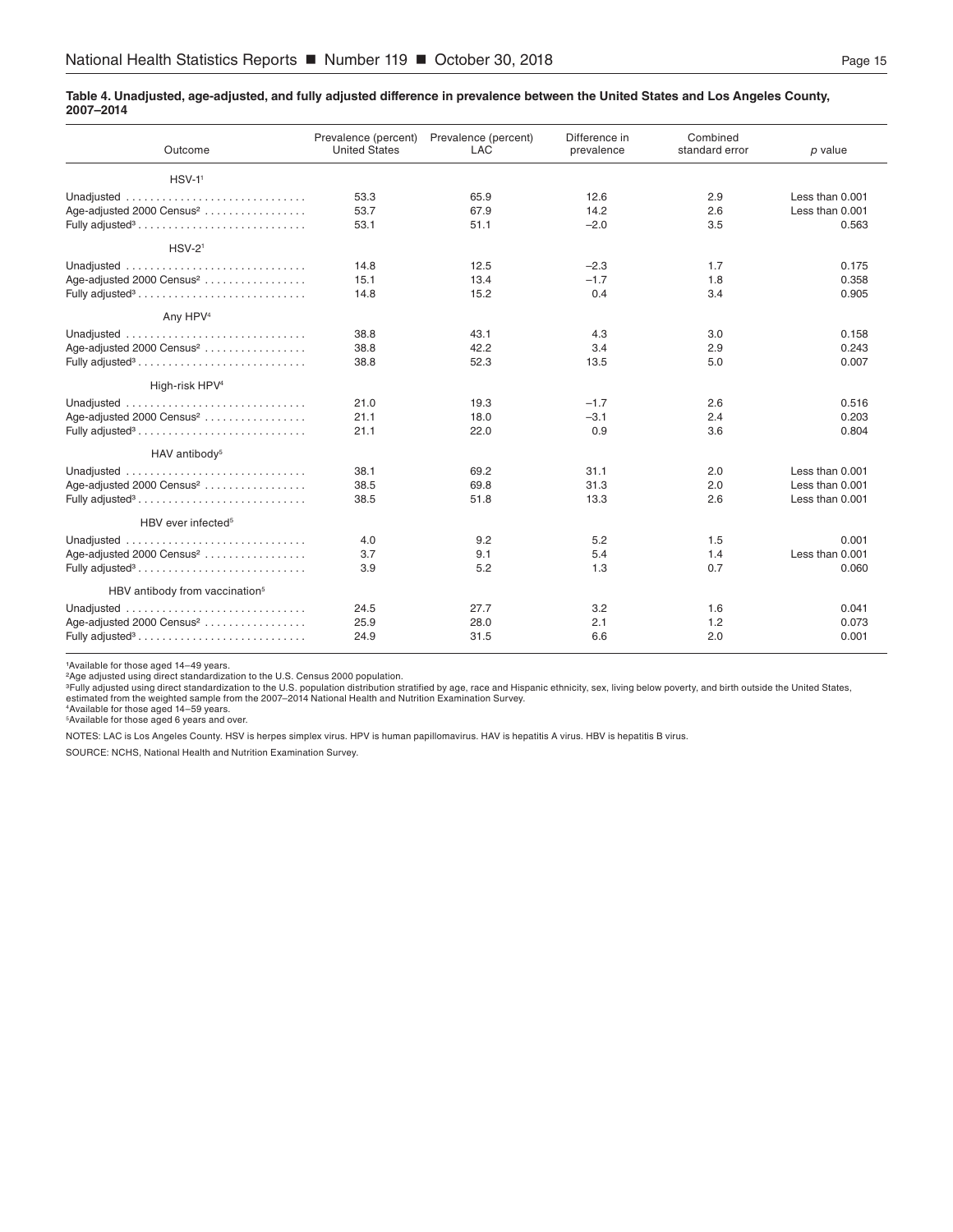#### <span id="page-15-0"></span>**Table 5. Unadjusted, age-adjusted, and fully adjusted prevalence of five infectious outcomes and change in prevalence over time: United States and Los Angeles County, 1999–2006 to 2007–2014**

| Outcome                                                       | Prevalence<br>(percent)<br>1999-2006 | Lower 95% CI | Upper 95% CI | Prevalence<br>(percent)<br>2007-2014 | Lower 95% CI | Upper 95% CI | Change over<br>time | p value for<br>change |
|---------------------------------------------------------------|--------------------------------------|--------------|--------------|--------------------------------------|--------------|--------------|---------------------|-----------------------|
| HSV-1 antibody <sup>1</sup>                                   |                                      |              |              |                                      |              |              |                     |                       |
| <b>United States:</b>                                         |                                      |              |              |                                      |              |              |                     |                       |
| Unadjusted<br>Age-adjusted 2000                               | 56.8                                 | 55.2         | 58.4         | 53.3                                 | 51.1         | 55.4         | $-3.5$              | 0.007                 |
| $Census2$                                                     | 56.8                                 | 55.2         | 58.4         | 53.7                                 | 51.7         | 55.8         | $-3.1$              | 0.018                 |
| Fully adjusted <sup>3</sup>                                   | 57.8                                 | 56.4         | 59.2         | 53.1                                 | 51.5         | 54.8         | $-4.7$              | Less than 0.001       |
| LAC:                                                          |                                      |              |              |                                      |              |              |                     |                       |
| Unadjusted $\ldots$<br>Age-adjusted 2000                      | 64.6                                 | 56.6         | 72.0         | 65.9                                 | 59.9         | 71.6         | 1.3                 | 0.770                 |
| $Census2$                                                     | 64.5                                 | 56.3         | 72.1         | 67.9                                 | 62.6         | 72.9         | 3.4                 | 0.453                 |
| Fully adjusted <sup>3</sup>                                   | 48.1                                 | 42.0         | 54.2         | 51.1                                 | 43.8         | 58.4         | 3.0                 | 0.521                 |
| $HSV-2$ antibody <sup>1</sup>                                 |                                      |              |              |                                      |              |              |                     |                       |
| <b>United States:</b>                                         |                                      |              |              |                                      |              |              |                     |                       |
| Unadjusted<br>Age-adjusted 2000                               | 17.0                                 | 15.8         | 18.3         | 14.8                                 | 13.8         | 15.8         | $-2.2$              | 0.004                 |
| $Census2$                                                     | 16.9                                 | 15.8         | 18.1         | 15.1                                 | 14.0         | 16.2         | $-1.8$              | 0.017                 |
| Fully adjusted <sup>3</sup><br>LAC:                           | 16.8                                 | 15.9         | 17.8         | 14.8                                 | 14.1         | 15.6         | $-2.0$              | 0.001                 |
| Unadjusted                                                    | 20.3                                 | 12.8         | 29.7         | 12.5                                 | 9.3          | 16.4         | $-7.8$              | 0.077                 |
| Age-adjusted 2000                                             |                                      |              |              |                                      |              |              |                     |                       |
| $Census2$                                                     | 20.7                                 | 15.0         | 27.5         | 13.4                                 | 9.9          | 17.7         | $-7.3$              | 0.041                 |
| Fully adjusted <sup>3</sup>                                   | 16.6                                 | 10.5         | 24.4         | 15.2                                 | 8.8          | 23.8         | $-1.4$              | 0.775                 |
| HAV antibody <sup>4</sup>                                     |                                      |              |              |                                      |              |              |                     |                       |
| <b>United States:</b>                                         |                                      |              |              |                                      |              |              |                     |                       |
| Unadjusted                                                    | 34.9                                 | 33.2         | 36.6         | 38.1                                 | 36.3         | 40.0         | 3.2                 | 0.009                 |
| Age-adjusted 2000                                             |                                      |              |              |                                      |              |              |                     |                       |
| $Census2$                                                     | 34.7                                 | 32.9         | 36.5         | 38.5                                 | 36.6         | 40.4         | 3.8                 | 0.003                 |
| Fully adjusted <sup>3</sup><br>LAC:                           | 37.5                                 | 36.2         | 38.7         | 38.5                                 | 37.3         | 39.7         | 1.0                 | 0.235                 |
| Unadjusted                                                    | 65.5                                 | 59.9         | 70.7         | 69.2                                 | 65.3         | 73.0         | 3.7                 | 0.248                 |
| Age-adjusted 2000<br>$Census2$                                | 66.5                                 | 61.0         | 71.7         | 69.8                                 | 66.0         | 73.5         | 3.3                 | 0.298                 |
| Fully adjusted <sup>3</sup>                                   | 56.0                                 | 48.6         | 63.2         | 51.8                                 | 46.3         | 57.3         | $-4.2$              | 0.347                 |
|                                                               |                                      |              |              |                                      |              |              |                     |                       |
| HBV core antibody, a marker of<br>ever infected <sup>4</sup>  |                                      |              |              |                                      |              |              |                     |                       |
| <b>United States:</b>                                         |                                      |              |              |                                      |              |              |                     |                       |
| Unadjusted<br>Age-adjusted 2000                               | 4.8                                  | 4.3          | 5.3          | 4.0                                  | 3.6          | 4.4          | $-0.8$              | 0.014                 |
| $Census2$                                                     | 4.7                                  | 4.2          | 5.2          | 3.7                                  | 3.3          | 4.2          | $-1.0$              | 0.005                 |
| Fully adjusted <sup>3</sup>                                   | 5.4                                  | 5.0          | 5.9          | 3.9                                  | 3.7          | 4.2          | $-1.5$              | Less than 0.001       |
| LAC:                                                          |                                      |              |              |                                      |              |              |                     |                       |
| Unadjusted $\ldots$                                           | 8.5                                  | 5.5          | 12.5         | 9.2                                  | 6.3          | 13.0         | 0.7                 | 0.764                 |
| Age-adjusted 2000                                             |                                      |              |              |                                      |              |              |                     |                       |
| $Census2$                                                     | 9.2                                  | 5.9          | 13.6         | 9.1                                  | 6.4          | 12.3         | $-0.1$              | 0.950                 |
| Fully adjusted <sup>3</sup>                                   | 5.7                                  | 3.0          | 9.8          | 5.2                                  | 3.8          | 6.8          | $-0.5$              | 0.756                 |
| HBV surface antibody, a marker<br>of vaccination <sup>4</sup> |                                      |              |              |                                      |              |              |                     |                       |
| <b>United States:</b>                                         |                                      |              |              |                                      |              |              |                     |                       |
| Unadjusted<br>Age-adjusted 2000                               | 22.2                                 | 21.2         | 23.1         | 24.5                                 | 23.6         | 25.4         | 2.3                 | Less than 0.001       |
| $Census2$                                                     | 23.0                                 | 21.9         | 24.1         | 25.9                                 | 25.1         | 26.7         | 2.9                 | Less than 0.001       |
| Fully adjusted <sup>3</sup> $\ldots$                          | 21.9                                 | 21.0         | 22.9         | 24.9                                 | 24.2         | 25.6         | 3.0                 | Less than 0.001       |
| LAC:                                                          |                                      |              |              |                                      |              |              |                     |                       |
| Unadjusted<br>Age-adjusted 2000                               | 24.1                                 | 19.7         | 29.0         | 27.7                                 | 24.6         | 31.1         | 3.6                 | 0.189                 |
| $Census2$                                                     | 22.9                                 | 20.1         | 25.8         | 28.0                                 | 25.6         | 30.4         | 5.1                 | 0.006                 |
| Fully adjusted <sup>3</sup>                                   | 21.6                                 | 18.1         | 25.4         | 31.5                                 | 27.4         | 35.8         | 9.9                 | Less than 0.001       |

1Available for those aged 14-49 years.

°Age adjusted using direct standardization to the U.S. Census 2000 population.<br>°Fully adjusted using direct standardization to the U.S. population distribution stratified by age, race and Hispanic ethnicity, sex, living b estimated from the weighted sample from the 2007–2014 National Health and Nutrition Examination Survey. 4 Available for those aged 6 years and over.

NOTES: CI is confidence interval. HSV is herpes simplex virus. LAC is Los Angeles County. HAV is hepatitis A virus. HBV is hepatitis B virus.